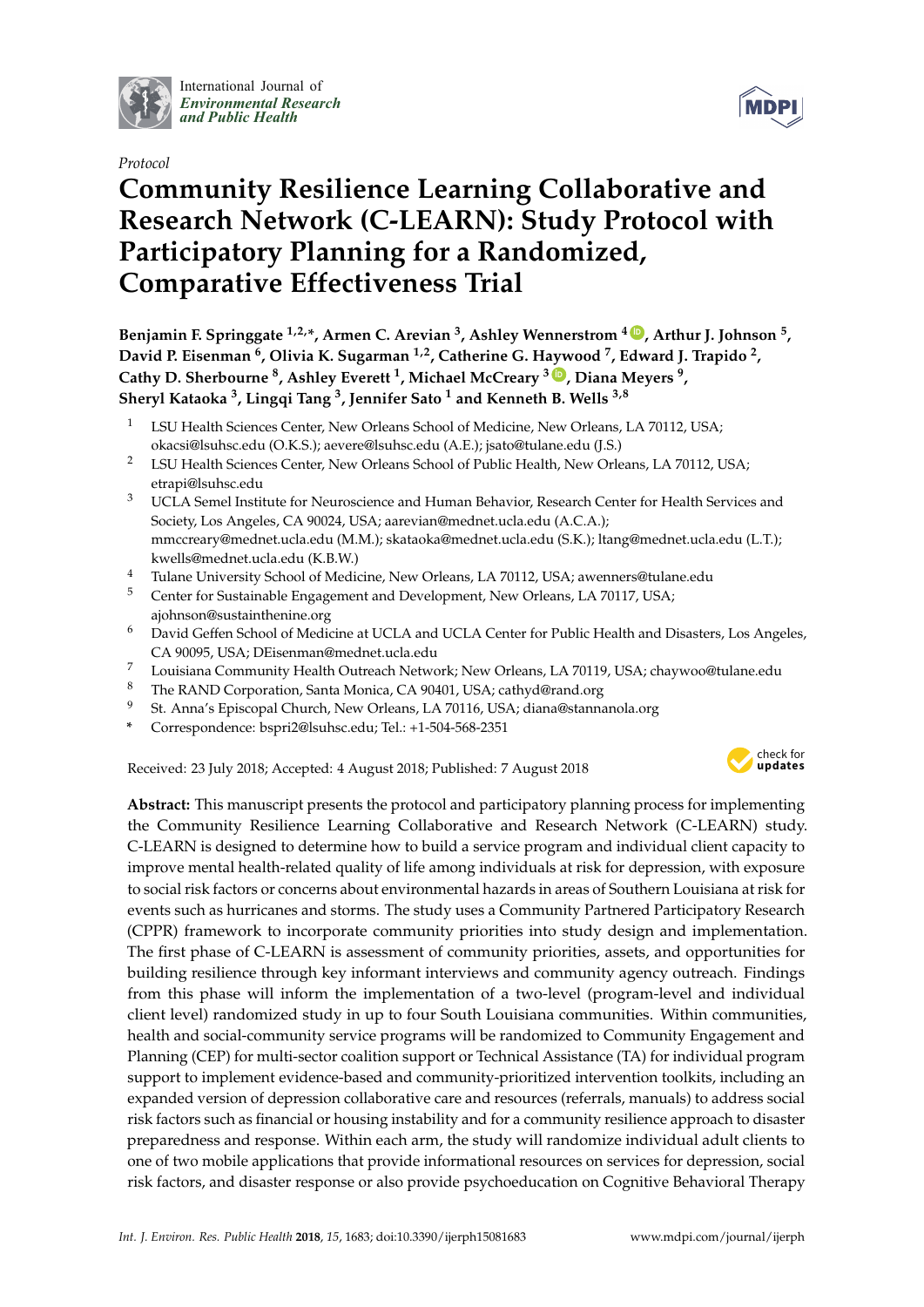to enhance coping with stress and mood. Planned data collection includes baseline, six-month and brief monthly surveys for clients, and baseline and 12-month surveys for administrators and staff.

**Keywords:** community resilience; social determinants of health; disaster resilience; mental health

#### **1. Introduction**

There are substantial health impacts from environmental disasters, including exacerbation of pre-existing illnesses, risk from exposure to toxins, injury, increased risk for chronic illnesses from aggravation of structural determinants of health  $[1-7]$  $[1-7]$  and threats to mental health  $[8-13]$  $[8-13]$ . There is increasing attention to the effects of disasters on mental health, such as depression, anxiety and post-traumatic stress disorder [\[14–](#page-11-4)[18\]](#page-12-0). There are multiple consequences of disasters that may cause distress including: (1) physical injury/trauma; (2) displacement and damage to housing and property; (3) separation from loved ones; (4) loss of employment; (5) disrupted social networks and supports; (6) services redistribution; and (7) hazard exposure [\[8\]](#page-11-2). In addition, the risk of exposure to these consequences is greater for under-resourced groups that are also more likely to face adverse social determinants of health and less access to services. Groups that are particularly vulnerable to adverse consequences include children, the elderly, lower-income individuals, and more geographically isolated communities [\[1,](#page-11-0)[19](#page-12-1)[–21\]](#page-12-2).

There is increasing focus on individual and community-level resilience to reduce the impact of recurrent environmental disasters including in regions affected by climate change [\[22](#page-12-3)[,23\]](#page-12-4). Resilience has been variously defined, including as "a dynamic process encompassing positive adaptation within the context of significant adversity" and incorporating recovery, or return to satisfactory quality of life [\[1\]](#page-11-0). The United Nations has defined resilience as "the ability of a system, community or society exposed to hazards to resist, absorb, accommodate, adapt to, transform and recover from the effects of a hazard in a timely and efficient manner, including through the preservation and restoration of its essential basic structure and functions through risk management [\[24\]](#page-12-5)". Similarly, community resilience refers to capacities of communities to withstand challenges such as disasters and promote resilience across individuals [\[22,](#page-12-3)[25\]](#page-12-6). Domains of community resilience include social inclusion and connectedness, stakeholder participation in planning and development of valued resources, and built environments encouraging collaboration [\[26\]](#page-12-7). Enhancing community resilience is a national goal in the United States, with recommendations to integrate efforts across sectors [\[27\]](#page-12-8). Such efforts may also improve individual resilience by increasing social networks and coping resources [\[23,](#page-12-4)[28\]](#page-12-9). Interventions to build community resilience may also promote social capital, assets, and service sector collaboration [\[26](#page-12-7)[–30\]](#page-12-10). In the context of disasters, events may have direct effects on mental health or indirect effects through physical health, social, or environmental consequences. For example, a longitudinal study of women near the Gulf Oil Spill of 2010, found increases in depression, mental distress and domestic violence associated with physical exposure and economic distress [\[11–](#page-11-5)[13\]](#page-11-3). However, providing coping resources, social supports and services can be protective against such negative impacts [\[8](#page-11-2)[,31,](#page-12-11)[32\]](#page-12-12). It is also important to note that resilience may also differ by gender, age, socioeconomic status, ethnicity and other factors [\[33–](#page-12-13)[37\]](#page-12-14).

Social determinants of health, including community contextual factors (e.g., poor housing or societal barriers to inclusion) and individual-level exposure (e.g., homelessness) contribute to physical and mental health disparities, with low socioeconomic status as an overarching causal factor [\[38](#page-12-15)[–45\]](#page-13-0) and as noted above, disasters may exacerbate prevalence and impact of adverse social determinants. The literature cited above on resilience in the context of social determinants suggests employing a socio-ecological framework to promote resilience to multiple types of adversity, as disasters and their impacts occur in the context of pre-existing individual, social, and environmental factors [\[46\]](#page-13-1). Within such a framework, maintaining mental health-related quality of life by addressing depressive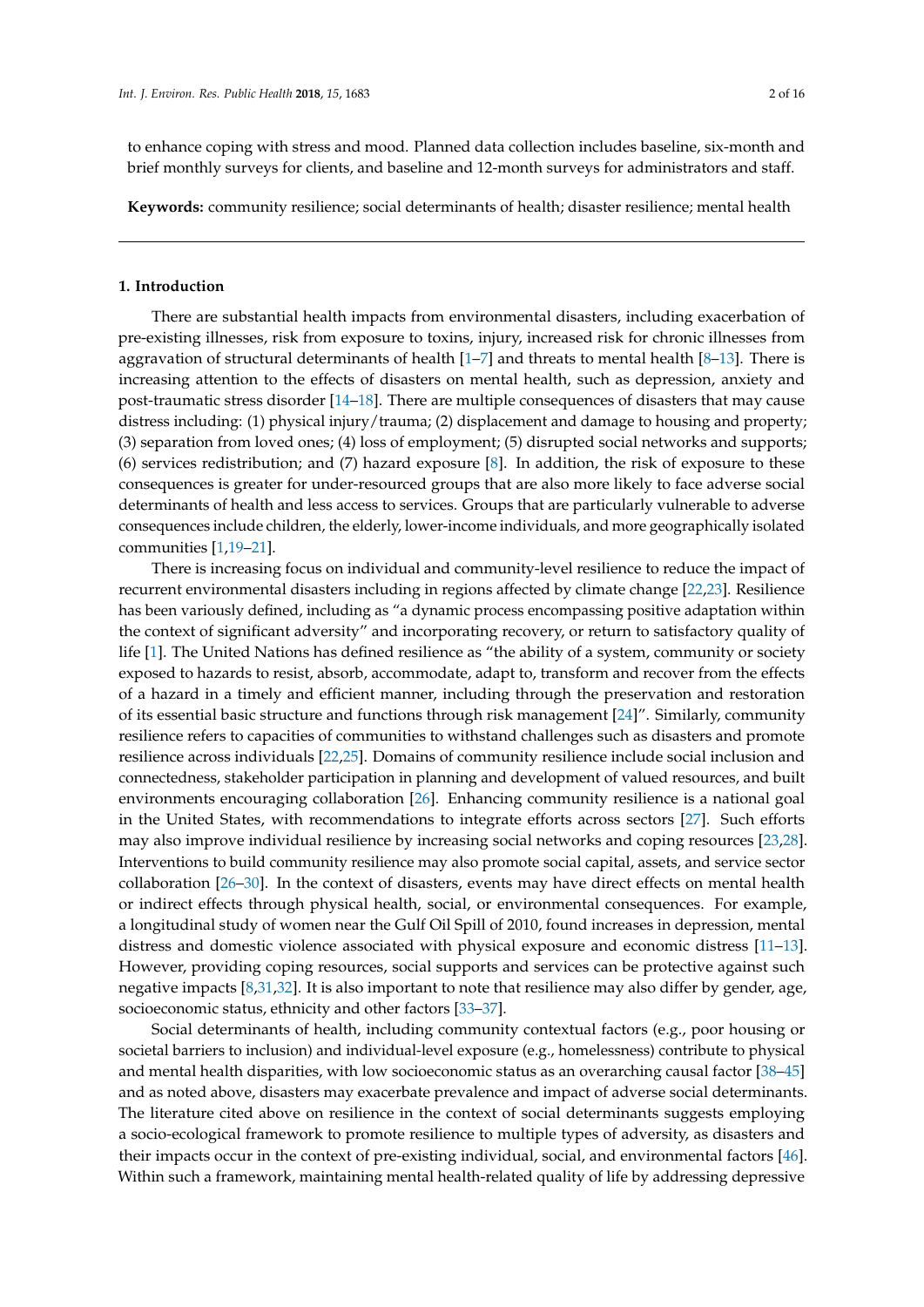symptoms that compromise diverse areas of functioning may facilitate individual and community capacities to activate protective factors—consistent with the Sendai Framework for Disaster Risk Reduction, an international framework that recognizes the importance of an integrated, public health approach to disaster resilience that includes a response to mental health impacts [\[47\]](#page-13-2). Further, efforts to foster resilience may benefit from building specific capacities at community and individual levels to address multiple and at times potentially inter-related sources of adversity (i.e., depression, social determinants, disaster exposure).

Determining how to best achieve the balance of community and individual capacities to support resilience may be key to resilience practice and policy areas threatened by climate change and environmental disaster risk. However, there are few studies that compare the effectiveness of approaches to improve mental health-related quality of life through addressing resilience related to depression, social determinants of health, and disaster response. To help fill that gap, the National Academy of Sciences' Gulf Research Program funded the "Community Learning and Resilience Research Network" (C-LEARN) in Southern Louisiana, as the founding sponsor [\[48\]](#page-13-3). C-LEARN uses a Community Partnered Participatory Research (CPPR) approach to address depression, disaster recovery, and preparedness [\[49,](#page-13-4)[50\]](#page-13-5). CPPR supports academic and community partners in equitable collaboration through principles of power sharing, trust and respect, and two-way knowledge exchange in program development, implementation, and experimental research. Initial applications of this approach to engage under-resourced communities in South Los Angeles in addressing depression were blended with evidence-based depression collaborative care for healthcare settings to support mental health recovery post-Katrina in New Orleans through the Mental Health Infrastructure and Training (MHIT) project [\[23](#page-12-4)[,51](#page-13-6)[–58\]](#page-13-7).

In addition, a multi-sector model for community disaster resilience was compared to standard disaster preparedness coalitions in the Los Angeles County Disaster Resilience (LACCDR) initiative [\[23](#page-12-4)[,28](#page-12-9)[,59,](#page-13-8)[60\]](#page-14-0). LACCDR developed innovative approaches to measure community resilience, including tabletop exercises and network surveys [\[23](#page-12-4)[,60\]](#page-14-0).

This manuscript describes the planned design, aims, and methods for the C-LEARN study, a two-level (program and individual) randomized trial of alternative approaches to promote resilience in Southern Louisiana. The design was developed in full partnership with community stakeholders.

#### **2. Study Design**

# *2.1. Aims*

C-LEARN has the overall aim of determining how best to improve resilience, particularly mental health-related quality of life for individual adult clients of diverse health and community-social service programs, through alternative strategies to build capacity of programs to provide services for depression, social risk factors and disaster-related concerns, as well as through alternative forms of individual client information technology support for addressing the same range of issues.

Specific aims are:

- 1. To engage communities in South Louisiana in a community learning initiative on how to best build capacity to enhance resilience to depression, adverse social determinants of health, and disaster exposure. This aim includes a qualitative assessment of local community resilience priorities and assets to inform study implementation.
- 2. To compare the effectiveness for improving mental health quality of life (MHRQL) (primary) and coping with stressors and other resilience outcomes (secondary), of two program-level interventions to build capacity for resilience programs: (1) Technical Assistance (TA) to individual programs vs. (2) Community Engagement and Planning (CEP) to support multi-sector coalitions. Hypothesis: CEP will be more effective at enhancing individual client (primary and secondary) outcomes. In addition, CEP will be more effective than TA in engaging programs and providers in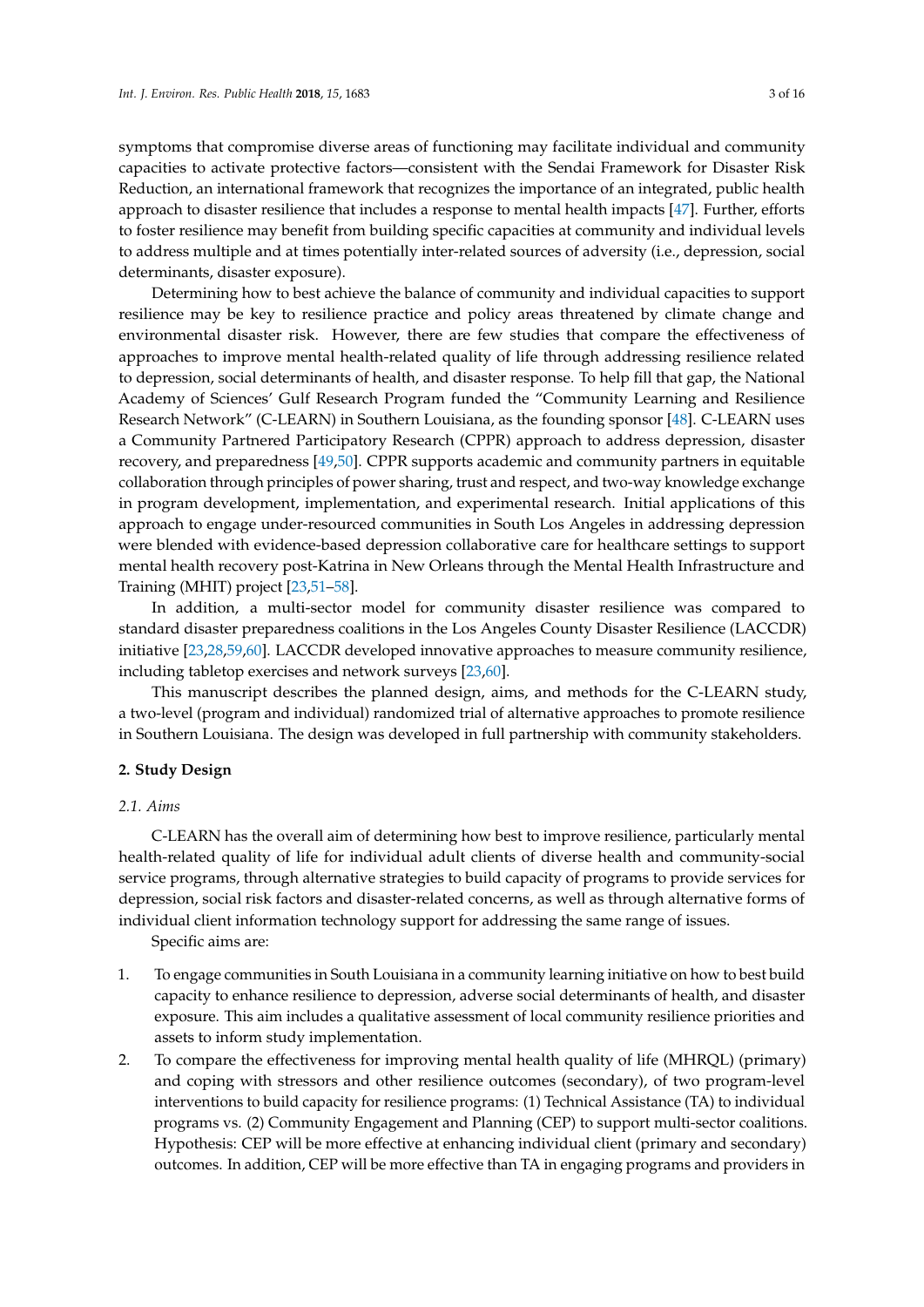trainings to improve services for depression, social risks and disaster concerns (primary), and in increasing the use of such services by programs and providers (secondary).

3. To compare the effectiveness for improving MHRQL and other resilience outcomes of two mobile apps: CR and CR+eCBT: (1) CR—An app providing only information on community resources, or (2) CR+eCBT—An app providing information on community resources and education on a cognitive behavioral therapy (eCBT) based approach to enhance individual resilience (i.e., coping with mood and stressors). Hypothesis:  $CR + eCBT$  mobile app will be more effective  $CR$  in improving the same primary and secondary client outcomes as for Aim 2. To describe strategies from CEP coalitions used to address depression, social determinants and disaster resilience, to inform interpretation and dissemination of findings.

# *2.2. Design*

As shown in Figure [1,](#page-3-0) the design has an overall Community Partnered Participatory Research (CPPR) approach to implement a 2 by 2, randomized comparative effectiveness trial. Randomization occurs at the program level to either CEP or TA, where a program is a discrete services program with its own staff and clients; there may be multiple programs within a given administrative agency, including different geographic sites such as clinics. Further, programs may offer services in different content areas, such as physical health, mental health, social services, disaster services, faith-based, etc., referred to as different "sectors". In addition, individual participants will be randomized to one of two mobile apps for coping with stressors and disasters.

<span id="page-3-0"></span>

# **Community Resilience Learning Collaborative and Research Network**

**Figure 1.** Community Resilience Learning Collaborative and Research Network Study Design.

The project and design phase has been led by a Leadership Council, including academic, community, and health system participants who have guided all aspects of the study, and operate under CPPR principles [\[49\]](#page-13-4). Initial leaders are academic and community partners from the Community and Patient Partnered Research Network (CPPRN) across South Louisiana and Los Angeles with additional stakeholder advisors from New Orleans, Baton Rouge and Coastal South Louisiana planned for as engagement of communities proceeds [\[61\]](#page-14-1). Through the assessment of stakeholder priorities (Aim 1), potential partners have been identified from different communities. The Council has an Executive Committee and committees on Interdisciplinary Methods (design, measures, analysis), Interventions, and Operations, with academic and community stakeholder leadership in each. As a CPPR initiative, the design has been refined with stakeholder input under a pre-specified, participatory process with initial design elements finalized prior to program recruitment and final design elements to be completed prior to client recruitment. The Council developed a Memorandum of Understanding that summarizes collaboration principles, leadership responsibilities, and issues such as data access, reviewing and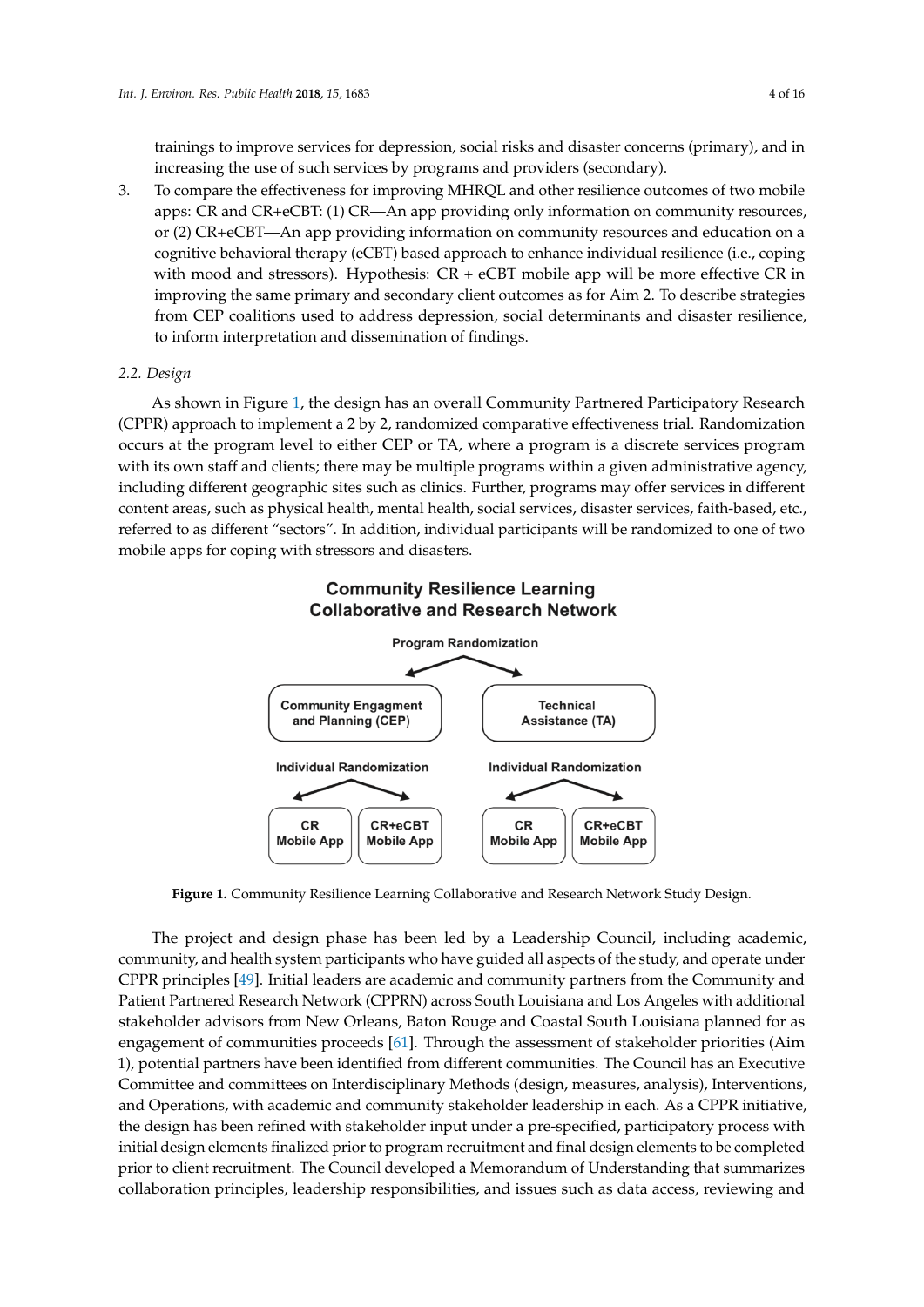sharing publications, and handling conflict. The Executive Committee meets weekly, Council biweekly to monthly, and work groups are meeting weekly or biweekly. The Council reviews work group recommendations and facilitates larger community input and approval through a stakeholder advisory committee and larger community conferences, one of which occurred prior to publishing this phase (pre-program recruitment) of the protocol.

# *2.3. Interventions*

The main comparators are CEP and TA. Healthcare and community-based programs that are assigned to CEP and TA will both receive training and support for implementation of an expanded model of evidence-based depression collaborative care that also addresses social determinants and disaster readiness. The depression toolkits to be used are from studies on adults, including, racial/ethnic minority and low-income groups, with community health worker manuals from prior work in New Orleans, adapted for community-based programs in the Community Partners In Care (CPIC) study [\[51](#page-13-6)[–53,](#page-13-9)[55,](#page-13-10)[62\]](#page-14-2). Toolkits use a team-based, stepped-care approach supporting assessment, referral and treatment, outcomes monitoring and care adjustment with specialty supervision and case managers for coordination and client education. While based on components of collaborative care for depression (clinical assessment and medication management for physicians; clinical assessment and CBT for licensed counselors; case management support for screening, education and patient activation, problem solving, care coordination and outreach; team management support), the interventions will also include resources to address main social determinants (e.g., poverty/financial planning, housing resources) and disaster preparedness/response, such as online resources developed after LACCDR [\[60\]](#page-14-0). Initial adaptations have been made with stakeholder input, but work groups will continue to refine some materials prior to client recruitment. The differences between CEP and TA are described in the following sections.

# 2.3.1. CEP for Coalitions

CEP creates multi-sector networks to collaborate in evidence-based and community-prioritized toolkits or intervention materials [\[59](#page-13-8)[,63\]](#page-14-3). CEP supports a series of biweekly to monthly meetings to develop network and individual program capacity, prepare stakeholders as co-leads, and create a written training plan following CPPR principles [\[49](#page-13-4)[,64\]](#page-14-4). CEP councils consider local context, i.e., cultural assets and stakeholder input. Disaster preparedness and public health sectors will be encouraged to offer education/resources on social determinants and disasters within CEP training plans. CEP will be supported by a Learning Collaborative, meeting 2–3 times, using activities such as project examples, tabletop exercises and self-assessment to identify gaps and formulate goals for improvement [\[60,](#page-14-0)[64\]](#page-14-4).

#### 2.3.2. TA for Individual Programs

TA uses experts to train program staff via webinars and site visits, using the same toolkits as CEP, in a "train the trainer" approach with outside referral for intensive support such as for full supervision in CBT. TA provides a series of webinars and as needed primary care site visits, focused on team support for assessment, treatment support as appropriate with medication and/or psychotherapy, case management and educational resources and access to intervention toolkits. TA experts may include a psychiatrist, CBT expert therapist, case manager, support staff and community leader to engage service programs. The team will include experts on components such as financial planning and disaster preparedness.

# 2.3.3. Individual-Level Mobile Apps

We compare two mobile apps created as part of this study (referred to as  $CR$  and  $CR + eCBT$ ) that permit interactive text messaging, mobile web, or interactive voice response (IVR) interactions, using an information technology platform (Chorus) specifically designed for participatory development [\[61\]](#page-14-1).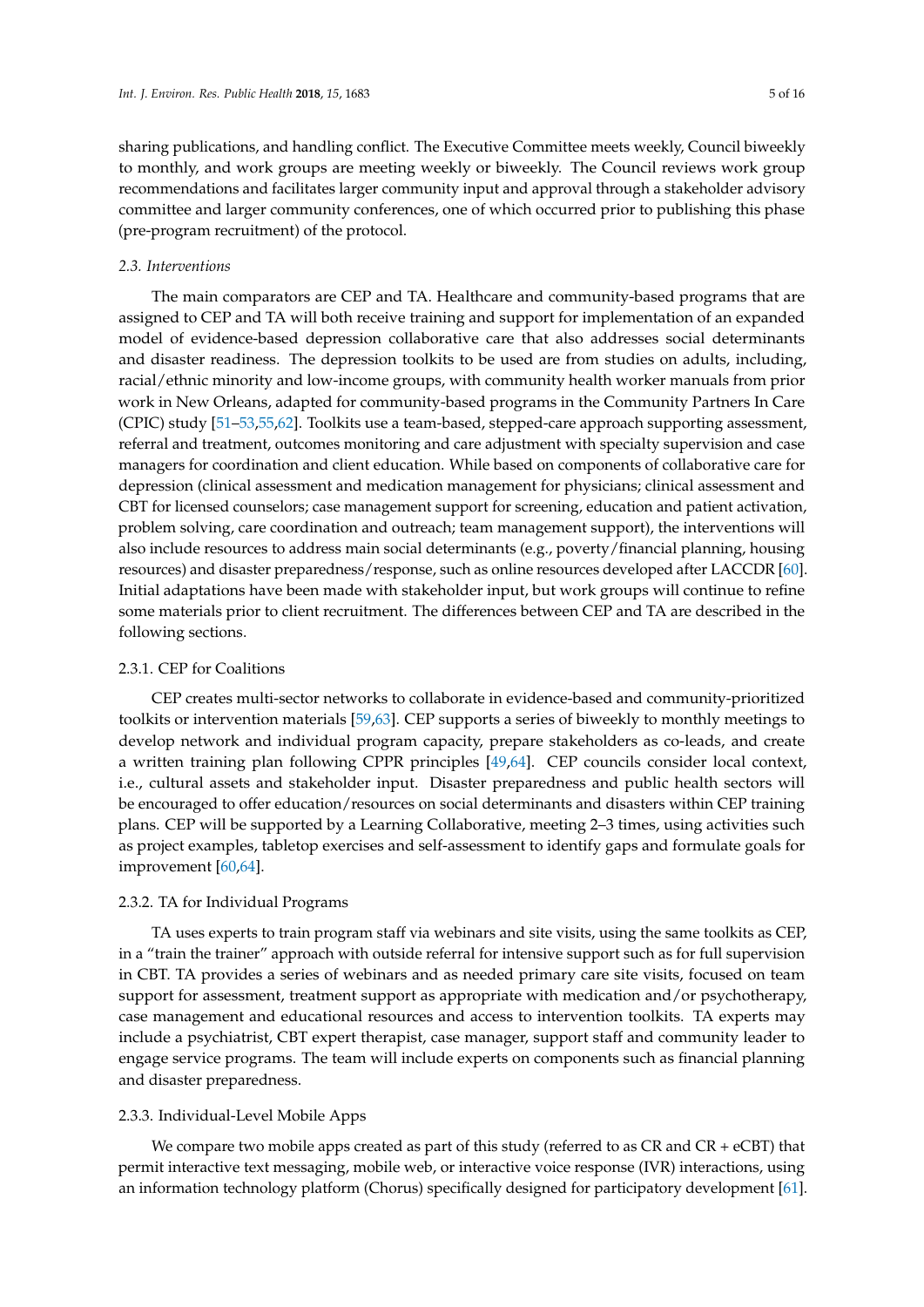Each mobile app will be adapted through workgroups with stakeholders in order to tailor content to each community. The CR app will primarily provide informational resources and referral information relevant to the local community. We will identify resources for depression, social determinants and disaster preparedness and response within each community during planning with local stakeholders. The CR + eCBT app consists of the functionality of the CR app along with an interactive component to support CBT-informed coping with mood and stressors at the individual level. This component was developed previously by our group using participatory methods with community partners and includes interactive support to enhance social support networks, support cognitive restructuring (framed through partnered input as "Catch it, Check it, Change it"), and encourage pleasant activities [\[61\]](#page-14-1). Participants will receive text message notifications (with frequency set by participants, up to several times per day) and can either reply back to messages to explore content or click a link in the message to access the interactive mobile app.

#### 2.3.4. Driver Diagram

Building on the literature above and our prior work and stakeholder input, we formulated a logic model (Figure [2\)](#page-5-0), specifying expected outcomes, main drivers and intermediate processes, and key intervention features. This logic model informs the measurement framework.

<span id="page-5-0"></span>

**Figure 2.** C-LEARN Logic Model.

#### *2.4. Measures*

# 2.4.1. Measures for Client/Community Participants

We consider MHRQL (MCS-12) as the primary outcome. We include as secondary outcomes depression (PHQ-8) and physical health quality of life (PCS-12), mental wellness, homelessness risk factors and behavioral health hospitalization as community-prioritized; and a measure of general resilience. Mediating factors are self-efficacy in coping with depression, social risk factors and disaster threats, social contacts and use of health and social-community and disaster services for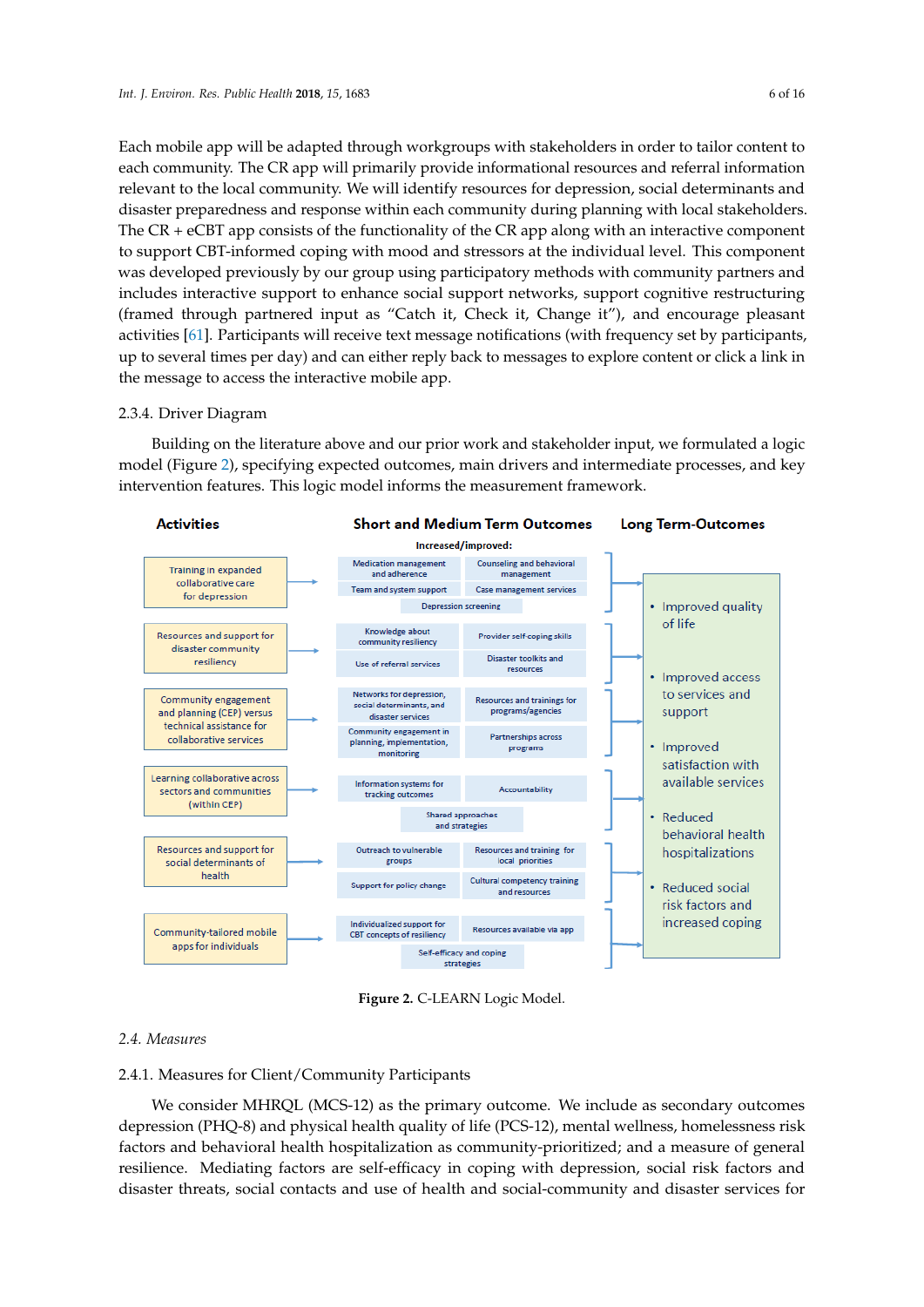these concerns [\[32,](#page-12-12)[65\]](#page-14-5). We will assess sociodemographic factors (age, gender, race/ethnicity, education, insurance coverage, family composition, family income, employment status) as moderators. We also assess exposure to social risk factors, disasters exposure and concern, post-traumatic stress disorder symptoms, presence of chronic medical conditions, and perceived community efficacy in dealing with disasters [\[66,](#page-14-6)[67\]](#page-14-7). We also have the option of tailoring follow-up measures to specific events (e.g., floods, oil spill) [\[11,](#page-11-5)[68\]](#page-14-8). We will explore utilizing open-ended answers to "how are things going now?" to identify linguistic markers of resilience (e.g., emotional positivity) [\[69\]](#page-14-9). Measures have been formulated with stakeholder leader input.

#### 2.4.2. Administrator/Provider Measures

Administrator measures for baseline and 12 months include organization partnerships for depression, social risk factors and disaster services. We will also assess program size, services offered, aspects of organizational structure, and at follow-up, participation in planning and trainings [\[60,](#page-14-0)[62,](#page-14-2)[70\]](#page-14-10). Provider or staff measures include time spent providing community services and intervention-relevant practices (e.g., problem-solving, screenings for depression, social risk factors, and disaster preparedness) (primary), and self and community efficacy to address stressors and disasters, and at baseline, training and job status [\[60,](#page-14-0)[63,](#page-14-3)[71\]](#page-14-11). These measures have received Council and community stakeholder input.

#### *2.5. Randomization*

# 2.5.1. Program-Level (CEP vs. TA)

Within each community, we will randomize programs or program clusters stratified by type of content area or sector (healthcare, social-community, disaster preparedness) for program services and major geographic area, randomizing within matched program pairs to CEP or TA [\[62,](#page-14-2)[72\]](#page-14-12). All interventions are "encouragement" interventions. That is, participants are encouraged to consider interventions to which they are assigned, no one is forced to follow a given protocol. This is more of a public health rather than a clinical approach to intervention implementation.

#### 2.5.2. Individual-Level

Clients will be randomized to receive one of the two mobile apps (CR or  $CR + eCBT$ ), at the time of enrollment, with the assigned model delivered through the app.

#### *2.6. Sampling*

#### 2.6.1. Communities

With stakeholder input, we will recruit services programs from multiple communities in New Orleans and Coastal South Louisiana, (1–2 communities per area or up to four total). Racial and ethnic compositions of Louisiana communities are primarily African-American and Caucasian, with smaller populations of Latinos and also Vietnamese-Americans in coastal areas. The stakeholder Council has recommended specific communities with history of disaster exposure and diverse populations.

#### 2.6.2. Programs

As in CPIC, we will select eligible programs by combining program lists with community nominations, classifying programs as mental health, substance abuse, primary care/FQHCs/public health (health) or social services, community centers, parks and recreation community centers, businesses, salons, gyms, faith-based, and disaster preparedness/response programs (community) [\[73\]](#page-14-13). We will invite programs through letters, phone calls and visits to recruit at least 10 per community, expecting at least 60 total programs.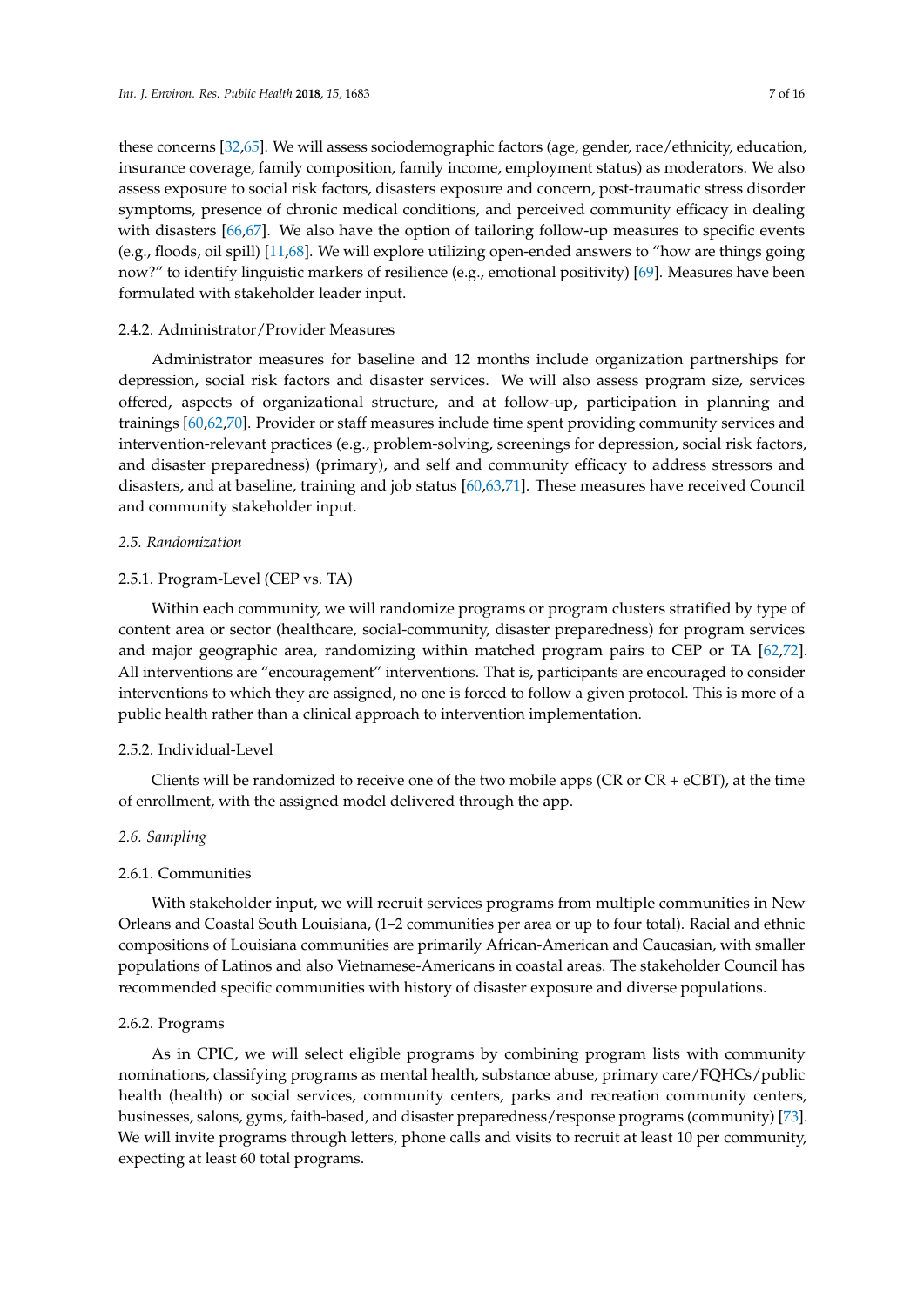#### 2.6.3. Administrators and Providers/Staff

Each program will be asked to identify an administrator ( $N = 60$  or more) that we invite to enroll and complete web-based surveys describing programs and partners at baseline and 12-month follow-up. Administrators will identify potentially eligible staff (full time, licensed or nonlicensed, but having direct client/community member contact) that we invite to enroll through meetings and notices, anticipating 2–3 service providers or staff members per program to consent for surveys  $(N = 120$  or more). All eligible staff may participate in trainings, tracked by sign-in logs, whether or not they participate in the survey subsamples.

#### 2.6.4. Clients/Community Members

Within enrolled programs, we will ask adults aged 18 or older seeking services or at events such as health fairs, and adults accompanying minors to complete self-or interviewer-administered eligibility screeners. Individuals will be eligible if they screen positive in the last six months for exposure to social-risk factors (e.g., homelessness, below federal poverty level), disaster exposure or concern about future disasters, or using disaster services; or depression by eight-item Patient Health Questionnaire (PHQ-8) score great than or equal to 10. We expect about 70–90% to be eligible with 25–30% depressed. We will exclude persons who: (1) do not provide contact information; (2) are severely cognitively impaired by survey-staff judgment; (3) are non-English speakers; (4) do not expect to live in South Louisiana over the following 12 months. We expect to screen at least 20 individuals per program to enroll 1200–1440 participants.

#### 2.6.5. Data Collection

We will ask participants to complete baseline and six-month surveys online or by telephone interview. In addition, we will make available brief (10 min) surveys monthly via web, text-message or interactive voice on the primary and a few secondary outcomes.

#### 2.6.6. Human Subjects Protection

All procedures will have prior review and approval from the LSU Health Sciences Center-New Orleans (LSUHSC-NO) Institutional Review Board (IRB), and partnering research institutions will enter into reliance agreements with LSUHSC-NO. The study currently has IRB approval for design planning, stakeholder interviews, conferences and for development with stakeholder input and notetaking for design materials, measures and other study materials as well as for specific community engagement events such as a kick-off conference with stakeholder input. In sequence, amendments will address program, administrator, provider and recruitment and participation in surveys, intervention, and other activities.

#### 2.6.7. Power Calculations

The power calculations were based on expecting a percentage point difference between groups ranging from 8 to 10. With enrolling 720 or 600 individuals per group (1440 or 1200 in total), 80% power was projected to detect the difference between groups ranging from 9.3% to 10.7% with alpha level of 0.05 (two-sided) and ICC = 0.01, allowed a retention rate of 65–75% at six months follow-up [\[72\]](#page-14-12). For outcome measures assessed monthly during the six-month period, the proposed sample size with 60% retention is adequate for a between group difference of 7.3–7.9%.

#### *2.7. Proposed Analysis*

#### 2.7.1. General Issues

(a) Modeling. We will use an intent-to-treat (ITT) framework and hierarchical approach with information on programs, service providers/staff, and clients. We will conduct bivariate analyses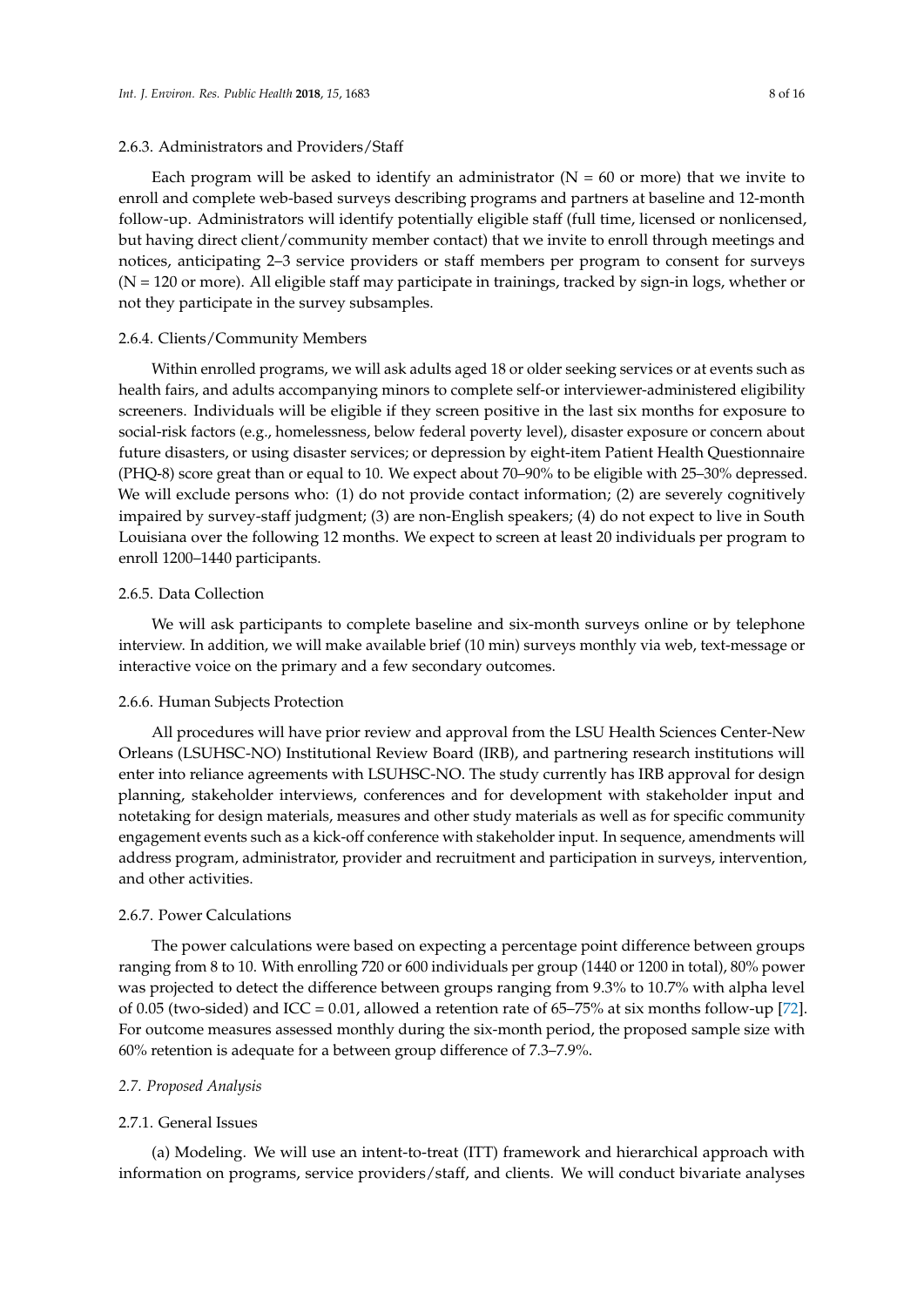to identify potential covariates for multiple regressions and compare unadjusted and adjusted intervention coefficients to assess confounding. We will explore transformations and two-part models for skewed counts with smearing estimates for retransformation; (b) Missing data. For missing data (item or survey non-response), we will use logical imputation for items as appropriate and hot-deck multiple imputation using a predictive mean-matching method for item non-response [\[74](#page-14-14)[,75\]](#page-14-15); (c) Weights. We will create enrollment weights to represent intended populations [\[76,](#page-14-16)[77\]](#page-14-17); (d) Multiple Comparisons. We will consider methods that incorporate bounds on probability of false findings of significance, e.g., false discovery rate [\[78\]](#page-14-18); (e) Multilevel Data: We will apply multi-level (i.e., hierarchical or random coefficient) models to account for clients within programs and three-levels for longitudinal data having repeated measures within clients [\[72\]](#page-14-12).

#### 2.7.2. Aim 2 Analysis (CEP vs. TA)

The main analysis is of client outcomes. Using client/community member baseline and six-month follow-up, we will evaluate CEP versus TA effects on primary (MHRQL) and secondary/exploratory outcomes (e.g., depression, mental wellness, homelessness risk factors, behavioral health hospitalizations; physical activity, productivity, self and community efficacy for coping, use of service for depression, social determinants and disaster preparedness and response). For secondary analysis of programs, outcomes are training participation and partnerships with other service programs for depression, social determinants and disaster threat/exposure, examining intervention effects controlling for type of service sector for programs, and for community, reporting chi-square statistics. For staff/providers, also considered secondary, main outcomes are participation in training, providing community services and using problem-solving and other strategies for depression, social risk factors and disaster threat/exposure based on data from 12-month follow-up and logs at training events. In two-level hierarchical models, we will compare intervention effects on hours in training using two-part models for skewed distributions [\[63](#page-14-3)[,79\]](#page-14-19).

#### 2.7.3. Aim 3 Analysis: (CR App vs. CR + eCBT App)

In regression models above (six-month endpoint or longitudinal), we will include as intervention indicators, CEP vs. TA, CR app vs. CR + eCBT app, and their interaction. From estimated models, we will contrast a linear combination of coefficients to estimate CR vs.  $CR + eCBT$  effects within each CEP or TA group and average effects across these interventions; and conduct stratified analyses by client baseline measures.

#### 2.7.4. Qualitative Analysis

We will use several qualitative data collection methods [\[80\]](#page-14-20). We will use recorded interviews to assess stakeholder priorities (Aim 1), coalition strategies and strengths, and trends in services and disaster response (Aim 4). We will conduct case studies of CEP coalitions to describe coalition development, toolkit modification and training implementation using meeting notes, written plans, interviews, and group discussions at learning collaboratives [\[81](#page-14-21)[,82\]](#page-14-22).

#### 2.7.5. Linguistic Predictors

We will explore the feasibility of identifying linguistic predictors of resiliency to inform future research. For this purpose, we will use longitudinally collected, open-ended responses on the monthly brief surveys and use automated text transcription algorithms to extract lexical and vocal acoustic features, associated with hope and stressor response [\[69,](#page-14-9)[82](#page-14-22)[–85\]](#page-15-0).We will use supervised learning models (i.e., support vector machine) to explore linguistic features as resilience predictors, i.e., mental wellness and MHRQL.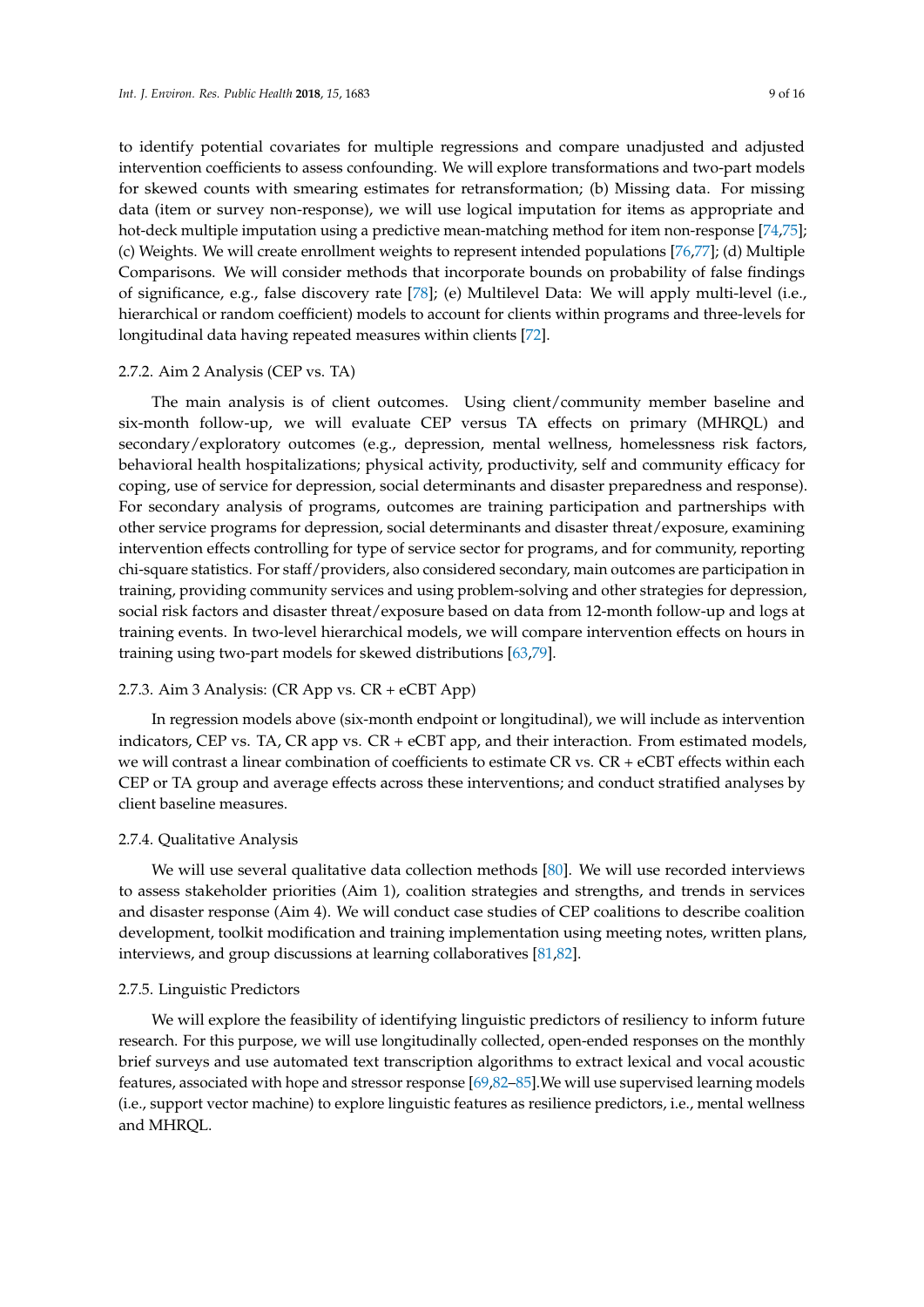For thematic analyses we will enter data into MAXQDA software (version 12, VERBI GmbH, Berlin, Germany). Academic and community members identify themes coding 5–10 percent together and resolving discrepancies by consensus [\[86](#page-15-1)[–89\]](#page-15-2). We will code data deductively based on study goals, e.g., training plans, and inductively based on emergent themes, e.g., new priorities [\[90\]](#page-15-3). We will conduct comparative analyses to identify themes across coalitions and triangulate results to describe context, strategies to address resilience, implementation strategies and outcomes. All analyses will be partnered with stakeholders [\[91\]](#page-15-4).

#### 2.7.7. Partnered Synthesis

We will use all sources of data in community conferences to support academic and community partners in generating research, community improvement and policy recommendations, following the model of CPPR that we have applied in Louisiana and Los Angeles [\[54,](#page-13-11)[62,](#page-14-2)[92\]](#page-15-5).

#### **3. Discussion**

We have described the study protocol for C-LEARN, a unique study with potential if successfully implemented to inform practice and policy while enhancing knowledge in the intersecting areas of community and individual resilience, disaster risk, mental health, and social risk factors for health. C-LEARN is designed to utilize a resilience-focused CPPR engagement and partnered research process across all phases of study design, implementation, findings and dissemination. This goal of enhancing public participation in research is consistent with the study's main focus on community resilience. This phase represents the main design plans in response to Council and initial stakeholder input. The study is designed specifically to inform the added value of a multi-sector coalition approach across diverse programs versus an individual program technical support model, to build capacity for improving services for depression, social risk factors and disaster concerns—the main focus of program-level randomized design. In addition, the study is designed to inform the added benefit for individual clients of mobile health technologies that provide information on local services resources or that in addition provide interactive education on a CBT-based approach to support coping with diverse stresses, including mood symptoms, social risk factors and disaster concerns.

The implementation of the interventions and changes in services processes to improve outcomes at client, program and provider/staff over the span of three years requires attention to practicality, necessitating and building on local stakeholder priorities for important processes in local context. This study context may include pressing considerations in addressing disaster risk in a timely manner, such as promoting resilience with limited resources in a period of accelerating disaster risk and climate change. At the same time, this very context highlights the value of information gained on intervention strategies that may contribute to community resilience (program partnerships and capacities) and individual resilience, defined here as mental health-related quality of life and coping with diverse stressors, and other resilience-related outcomes. Even modest effects of interventions may hold promise for exploring new directions for practice and policy.

To date, stakeholder leaders have both co-developed the design and affirmed its relevance to local communities, further reinforced in larger stakeholder meetings, including the recent main "kick-off" conference event. However, inherently the CPPR process used in the study is designed to adapt designs to cultural priorities and assets in local areas, which may inform processes of specific intervention conditions as they are finalized and implemented, or may have implications for features such as additional community-prioritized, secondary outcomes. For example, the design was reviewed by 37 stakeholders at a kick-off event in New Orleans on 22 June 2018. Examples of issues raised were the importance of inclusion of under-resourced groups at risk for disparities in terms of disaster exposure and access to services; the importance of attending to both histories of disaster exposure and individual variation in exposure and response and ongoing threats and concerns while monitoring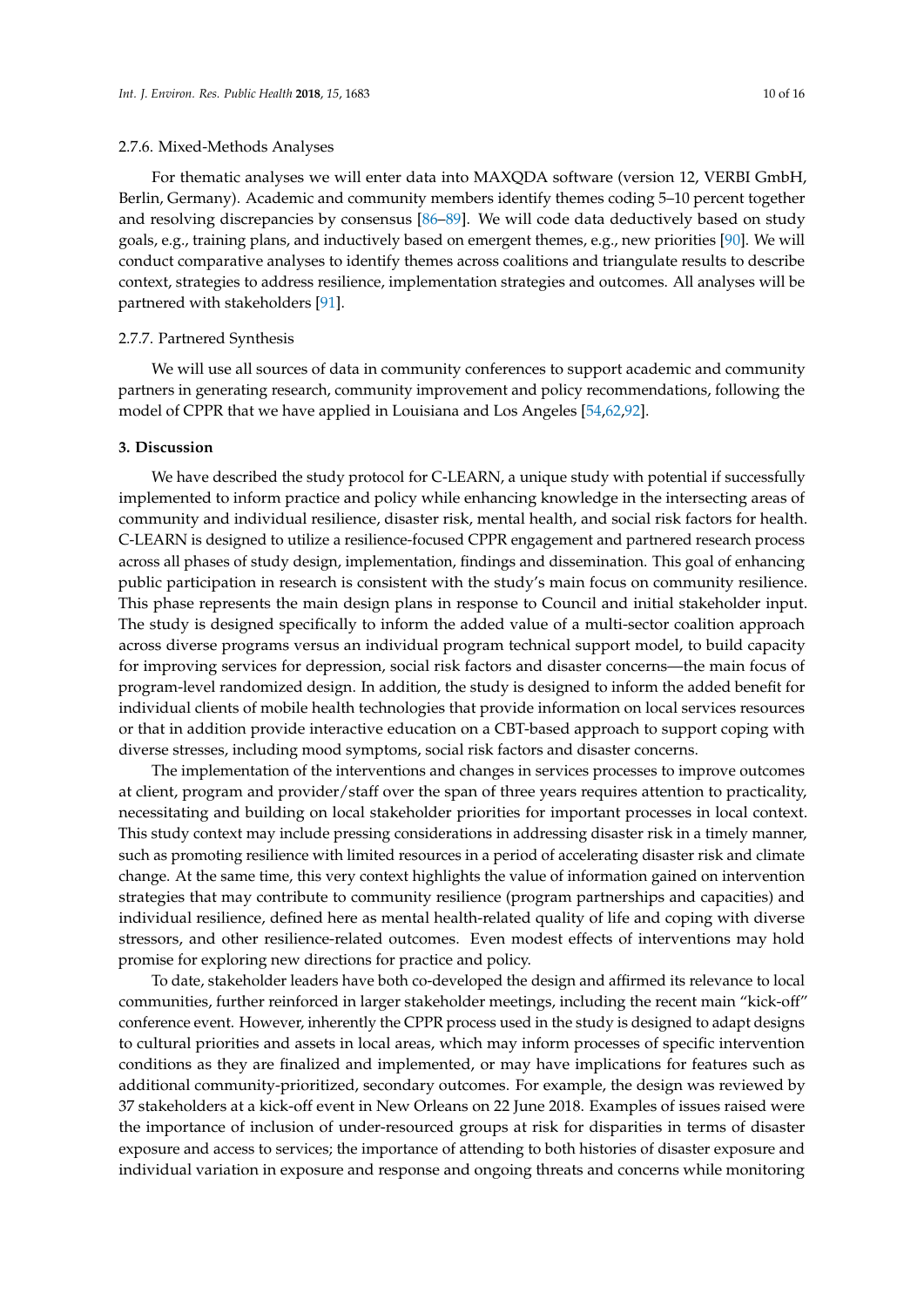well-being; the importance of cultural competence in services; the need to attend to underlying social determinants; and including education for the most vulnerable including those with mental illness on issues such as access in disasters to medications. Overall, strong support for the proposed design was voiced by consumer, provider, community member and policy stakeholders. If further design changes occur, they will be included in an update prior to client recruitment and publication of main results. The planned design and stakeholder process builds on more than a decade of experience in applying CPPR to research and intervention design and implementation related to resilience and MHRQL in New Orleans and Los Angeles [\[54](#page-13-11)[,55](#page-13-10)[,62](#page-14-2)[,92\]](#page-15-5).

Limitations of the study include the potential for contamination with randomization of programs within the same communities in South Louisiana. We will strive to limit contamination and attempt to track contamination risks. In addition, as designed, the study is an ambitious study in terms of implementation and system change within a limited time period, which could lead to small effect sizes. However, we build on the experience of a similar comparison of CEP and TA in Los Angeles; pilot work on the App interventions, and partnership development in Southern Louisiana (increasing feasibility) [\[54](#page-13-11)[,61–](#page-14-1)[63](#page-14-3)[,71\]](#page-14-11). The main limitations also represent a conservative bias, in that they would tend to reduce observed differences in the main intervention comparisons.

C-LEARN is likely to generate a range of additional questions and innovations worth exploring in subsequent work. For example, we recognize that it will be important to explore how to expand the broadened collaborative care model from its historic focus on depression and anxiety care to additionally address social determinants of health, building on the formative process in MHIT and CPIC [\[62,](#page-14-2)[92\]](#page-15-5). We anticipate that innovations will emerge from the work of the coalition arms, and for this reason have included a specific aim of describing the process and products of the coalitions in that arm. This will likely inform both interpretation of observed effects as well as potential dissemination through qualitative examples for next research steps as well as practice in building capacity for resilience.

#### **4. Conclusions**

The C-LEARN study is a planned, randomized, comparative effectiveness trial including both community-level and individual-level interventions, including community-tailored mobile health technologies and implemented through a partnered, participatory process with stakeholder input in all phases. The study supports a needed integration across diverse service sectors usually studied separately: disaster resilience, mental health and social determinants of health.

**Author Contributions:** B.F.S. is responsible for obtaining funding, study design, protocol writing and stakeholder engagement; A.C.A. for obtaining funding, study design, protocol writing; A.W. contributed to study design, stakeholder engagement and protocol writing; A.J.J. is responsible for stakeholder engagement, contributed to design and stakeholder input into protocol; D.P.E. contributed to design and protocol writing concerning disaster preparedness; O.K.S. contributed to obtaining funding, management of stakeholder input, and contributed to protocol writing; C.G.H. contributed to stakeholder input and study design and protocol writing; E.J.T. contributed to study design and protocol writing; C.D.S. contributed to study design and protocol writing (measures); A.E. contributed to obtaining stakeholder input, study management and protocol writing; M.M. contributed to study design and protocol writing; D.M. contributed to stakeholder engagement and input into design and protocol writing; S.K. contributed to design and protocol writing; L.T. contributed to design of protocol analyses and protocol writing; J.S. contributed to engagement stakeholders, study design and management and protocol writing; K.B.W. contributed to obtaining funding, study design and protocol writing.

**Funding:** This research was funded by the National Academies of Sciences Gulf Research Program.

**Acknowledgments:** This study has not received funds for covering the costs to publish in open access. Funding for the CLEARN study is from the National Academy of Sciences Gulf Research Program, with partnering funding in developing the institutional partners from the Patient Centered Outcomes Research Institute (PCORI) funded Community and Patient Partnered Research Network (CPPRN) grant number PPRN-1501-26518 and the National Institute of Minority Health and Health Disparities (NIMHD) R01MD007721for applying lessons learned and measures from Community Partners in Care (CPIC).

**Conflicts of Interest:** The founding sponsor (National Academies of Sciences Gulf Research Program) had no role in the design of the study; in the collection, analyses, or interpretation of data informing the protocol; in the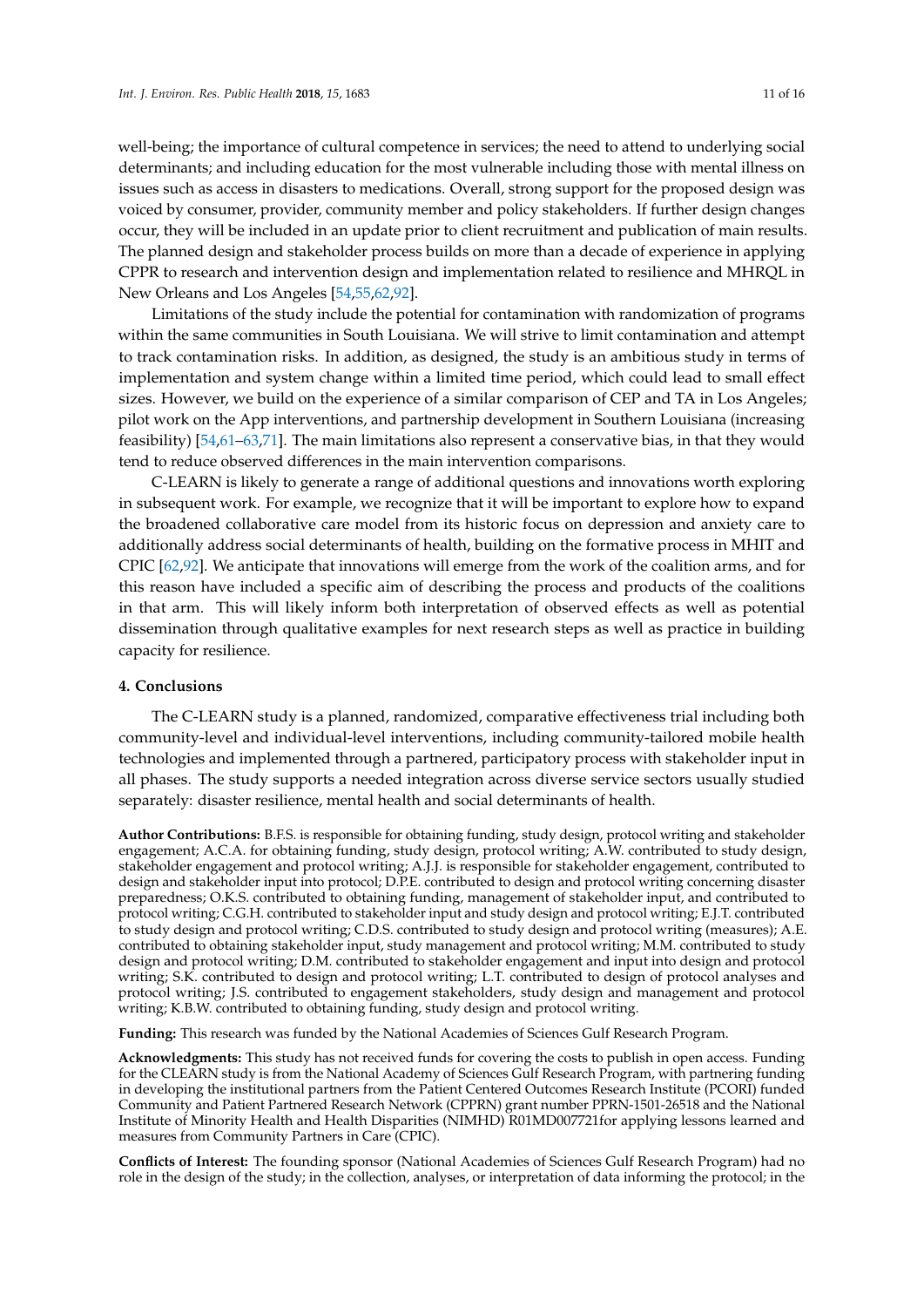writing of the manuscript, and in the decision to publish the protocol paper. AA is founder of Insight Health Systems, Arevian Technologies and Open Science Initiative.

# **References**

- <span id="page-11-0"></span>1. Portier, C.; Thigpen, T.K.; Carter, S.; Dilworth, C. *A Human Health Perspective on Climate Change: A Report Outlining the Research Needs on the Human Health Effects of Climate Change*; Environmental Health Perspectives/National Institute of Environmental Health Sciences: Research Triangle Park, NC, USA, 2010.
- 2. Greenough, G.; McGeehin, M.; Bernard, S.M.; Trtanj, J.; Riad, J.; Engelberg, D. The potential impacts of climate variability and change on health impacts of extreme weather events in the United States. *Environ. Health Perspect.* **2001**, *109*, 191–198. [\[CrossRef\]](http://dx.doi.org/10.2307/3435009) [\[PubMed\]](http://www.ncbi.nlm.nih.gov/pubmed/11359686)
- 3. Sullivan, S.M.; Peters, E.S.; Trapido, E.J.; Oral, E.; Scribner, R.A.; Rung, A.L. Assessing mediation of behavioral and stress pathways in the association between neighborhood environments and obesity outcomes. *Prev. Med. Rep.* **2016**, *4*, 248–255. [\[CrossRef\]](http://dx.doi.org/10.1016/j.pmedr.2016.06.012) [\[PubMed\]](http://www.ncbi.nlm.nih.gov/pubmed/27635379)
- 4. Woodward, A.J.; Samet, J.M. Climate Change, Hurricanes, and Health. *Am. J. Public Health* **2018**, *108*, 33–35. [\[CrossRef\]](http://dx.doi.org/10.2105/AJPH.2017.304197) [\[PubMed\]](http://www.ncbi.nlm.nih.gov/pubmed/29211542)
- 5. Lane, K.; Kizzy, C.-G.; Wheeler, K.; Abid, Z.; Graber, N.; Matte, T. Health Effects of Coastal Storms and Flooding in Urban Areas: A Review and Vulnerability Assessment. *J. Environ. Public Health* **2013**, *2013*, 913064. [\[CrossRef\]](http://dx.doi.org/10.1155/2013/913064) [\[PubMed\]](http://www.ncbi.nlm.nih.gov/pubmed/23818911)
- 6. Ryan, B.; Franklin, R.C.; Burkle, F.M., Jr.; Aitken, P.; Smith, E.; Watt, K.; Leggat, P. Identifying and Describing the Impact of Cyclone, Storm and Flood Related Disasters on Treatment Management, Care and Exacerbations of Non-communicable Diseases and the Implications for Public Health. *PLOS Curr. Disasters* **2015**, 7. [\[CrossRef\]](http://dx.doi.org/10.1371/currents.dis.62e9286d152de04799644dcca47d9288) [\[PubMed\]](http://www.ncbi.nlm.nih.gov/pubmed/26468423)
- <span id="page-11-1"></span>7. Barbeau, D.N.; Grimsley, L.F.; White, L.E.; El-Dahr, J.M.; Lichtveld, M. Mold Exposure and Health Effects Following Hurricanes Katrina and Rita. *Annu. Rev. Public Health* **2010**, *31*, 165–178. [\[CrossRef\]](http://dx.doi.org/10.1146/annurev.publhealth.012809.103643) [\[PubMed\]](http://www.ncbi.nlm.nih.gov/pubmed/20070193)
- <span id="page-11-2"></span>8. Stanke, C.; Murray, V.; Amlôt, R.; Nurse, J.; Williams, R. The effects of flooding on mental health: Outcomes and recommendations from a review of the literature. *PLoS Curr.* **2012**, *4*, e4f9f1fa9c3cae. [\[CrossRef\]](http://dx.doi.org/10.1371/4f9f1fa9c3cae) [\[PubMed\]](http://www.ncbi.nlm.nih.gov/pubmed/23066515)
- 9. Berry, H.L.; Bowen, K.; Kjellstrom, T. Climate change and mental health: A causal pathways framework. *Int. J. Public Health* **2010**, *55*, 123–132. [\[CrossRef\]](http://dx.doi.org/10.1007/s00038-009-0112-0) [\[PubMed\]](http://www.ncbi.nlm.nih.gov/pubmed/20033251)
- 10. Fritze, J.C.; Blashki, G.A.; Burke, S.; Wiseman, J. Hope, despair and transformation: Climate change and the promotion of mental health and wellbeing. *Int. J. Ment. Health Syst.* **2008**, *2*, 13. [\[CrossRef\]](http://dx.doi.org/10.1186/1752-4458-2-13) [\[PubMed\]](http://www.ncbi.nlm.nih.gov/pubmed/18799005)
- <span id="page-11-5"></span>11. Gaston, S.; Nugent, N.; Peters, E.S.; Ferguson, T.F.; Trapido, E.J.; Robinson, W.T.; Rung, A.L. Exploring heterogeneity and correlates of depressive symptoms in the Women and Their Children's Health (WaTCH) Study. *J. Affect. Disord.* **2016**, *205*, 190–199. [\[CrossRef\]](http://dx.doi.org/10.1016/j.jad.2016.03.067) [\[PubMed\]](http://www.ncbi.nlm.nih.gov/pubmed/27449551)
- 12. Rung, A.L.; Gaston, S.; Oral, E.; Robinson, W.T.; Fontham, E.; Harrington, D.J.; Trapido, E.; Peters, E.S. Depression, mental distress, and domestic conflict among Louisiana women exposed to the Deepwater Horizon oil spill in the WatCH study. *Environ. Health Perspect.* **2016**, *124*, 1429–1435. [\[CrossRef\]](http://dx.doi.org/10.1289/EHP167) [\[PubMed\]](http://www.ncbi.nlm.nih.gov/pubmed/27164620)
- <span id="page-11-3"></span>13. Rung, A.L.; Oral, E.; Fontham, E.; Harrington, D.J.; Trapido, E.J.; Peters, E.S. Mental Health Impact of the Deepwater Horizon Oil Spill among Wives of Clean-up Workers. *Epidemiology* **2015**, *26*, e44–e46. [\[CrossRef\]](http://dx.doi.org/10.1097/EDE.0000000000000303) [\[PubMed\]](http://www.ncbi.nlm.nih.gov/pubmed/25924110)
- <span id="page-11-4"></span>14. Palinkas, L.A.; Petterson, J.S.; Russell, J.; Downs, M.A. Community patterns of psychiatric disorders after the Exxon Valdez oil spill. *Am. J. Psychiatry* **1993**, *150*, 1517–1523. [\[CrossRef\]](http://dx.doi.org/10.1176/ajp.150.10.1517) [\[PubMed\]](http://www.ncbi.nlm.nih.gov/pubmed/8379557)
- 15. Kessler, R.; Galea, S.; Gruber, M.; Sampson, N.; Ursano, R.; Wessel, S. Trends in mental illness and suicidality after Hurricane. *Mol. Psychol.* **2008**, *13*, 374–384. [\[CrossRef\]](http://dx.doi.org/10.1038/sj.mp.4002119) [\[PubMed\]](http://www.ncbi.nlm.nih.gov/pubmed/18180768)
- 16. Hirth, J.M.; Leyser-Whalen, O.; Berenson, A.B. Effects of a Major U.S. Hurricane on Mental Health Disorder Symptoms Among Adolescent and Young Adult Females. *J. Adolesc. Health* **2013**, *52*, 765–772. [\[CrossRef\]](http://dx.doi.org/10.1016/j.jadohealth.2012.12.013) [\[PubMed\]](http://www.ncbi.nlm.nih.gov/pubmed/23562221)
- 17. Cherry, K.E.; Galea, S.; Su, L.J.; Welsh, D.A.; Jazwinski, S.M.; Silva, J.L.; Erwin, M.J. Cognitive and Psychosocial Consequences of Hurricanes Katrina and Rita Among Middle-Aged, Older, and Oldest-Old Adults in the Louisiana Healthy Aging Study (LHAS). *J. Appl. Soc. Psychol.* **2010**, *40*, 2463–2487. [\[CrossRef\]](http://dx.doi.org/10.1111/j.1559-1816.2010.00666.x) [\[PubMed\]](http://www.ncbi.nlm.nih.gov/pubmed/21461124)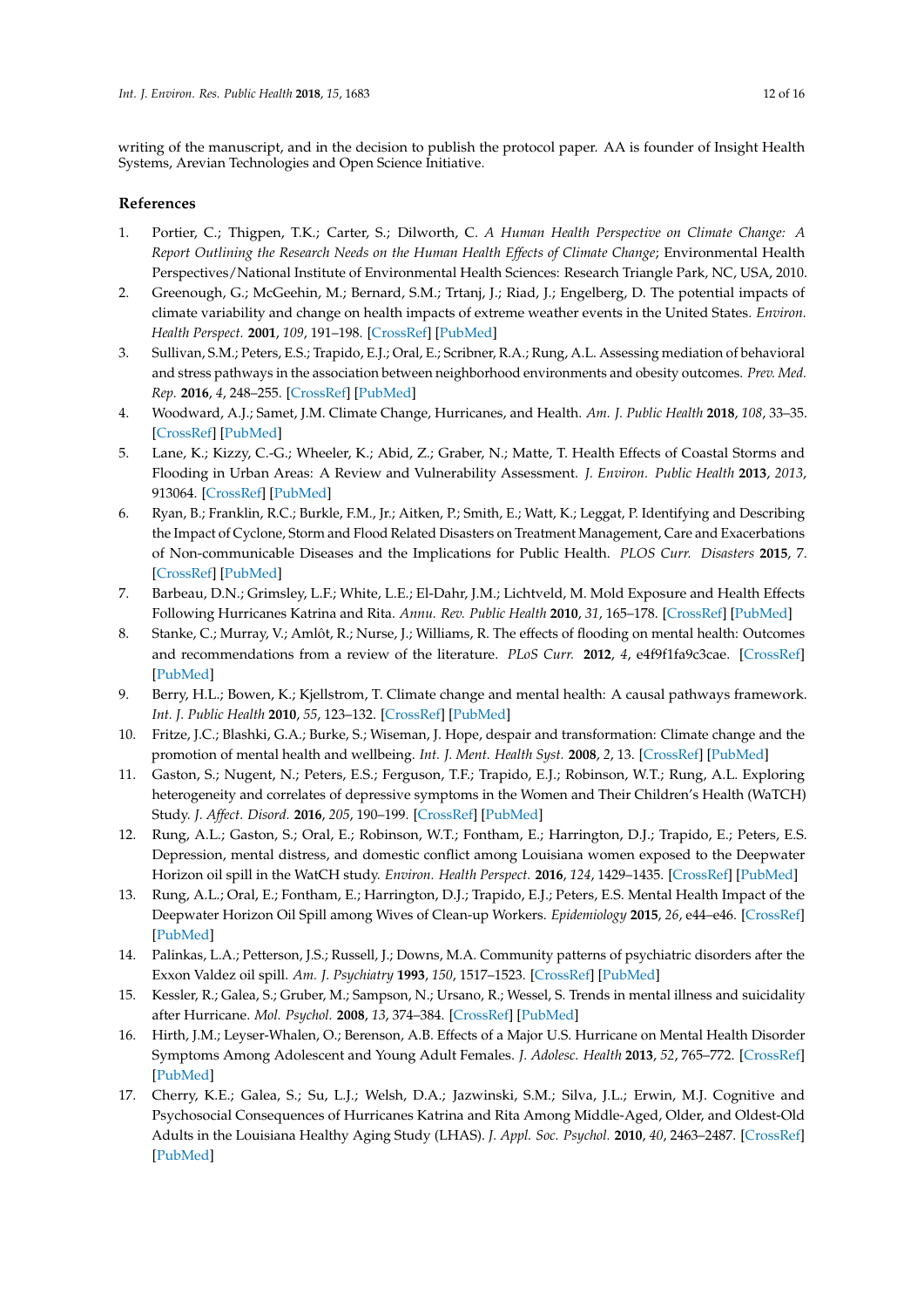- <span id="page-12-0"></span>18. Schwartz, R.M.; Gillezeau, C.N.; Liu, B.; Lieberman-Cribbin, W.; Taioli, E. Longitudinal Impact of Hurricane Sandy Exposure on Mental Health Symptoms. *Int. J. Environ. Res. Public Health* **2017**, *14*, 957. [\[CrossRef\]](http://dx.doi.org/10.3390/ijerph14090957) [\[PubMed\]](http://www.ncbi.nlm.nih.gov/pubmed/28837111)
- <span id="page-12-1"></span>19. Mearns, R.; Norton, A. *The Social Dimensions of Climate Change, Equity and Vulnerability in a Warming World*; The World Bank: Washington, DC, USA, 2010; Volume 81.
- 20. Gitay, H.; Bettencourt, S.; Kull, D. *Building Resilience: Integrating Climate and Disaster Risk into Development*; The World Bank Group experience: Washington, DC, USA, 2013.
- <span id="page-12-2"></span>21. Peres, L.C.; Trapido, E.; Rung, A.L.; Harrington, D.J.; Oral, E.; Fang, Z.; Fontham, E.; Peters, E.S. The Deepwater Horizon Oil Spill and physical health among adult women in southern Louisiana: The Women and Their Children's Health (WaTCH) study. *Environ. Health Perspect.* **2016**, *124*, 1208–1213. [\[CrossRef\]](http://dx.doi.org/10.1289/ehp.1510348) [\[PubMed\]](http://www.ncbi.nlm.nih.gov/pubmed/26794669)
- <span id="page-12-3"></span>22. Morton, M.J.; Lurie, N. Community resilience and public health practice. *Am. J. Public Health* **2013**, *103*, 1158–1160. [\[CrossRef\]](http://dx.doi.org/10.2105/AJPH.2013.301354) [\[PubMed\]](http://www.ncbi.nlm.nih.gov/pubmed/23678934)
- <span id="page-12-4"></span>23. Chandra, A.; Williams, M.; Plough, A.; Stayton, A.; Wells, K.B.; Horta, M.; Tang, J. Getting actionable about community resilience: The Los Angeles county community disaster resilience project. *Am. J. Public Health* **2013**, *103*, 1181–1189. [\[CrossRef\]](http://dx.doi.org/10.2105/AJPH.2013.301270) [\[PubMed\]](http://www.ncbi.nlm.nih.gov/pubmed/23678906)
- <span id="page-12-5"></span>24. United Nations Office for Disaster Risk Reduction. Terminology. Available online: [https://www.unisdr.org/](https://www.unisdr.org/we/inform/terminology#letter-r) [we/inform/terminology#letter-r](https://www.unisdr.org/we/inform/terminology#letter-r) (accessed on 15 May 2018).
- <span id="page-12-6"></span>25. Norris, F.H.; Stevens, S.P.; Pfefferbaum, B.; Wyche, K.F.; Pfefferbaum, R.L. Community resilience as a metaphor, theory, set of capacities, and strategy for disaster readiness. *Am. J. Community Psychol.* **2008**, *41*, 127–150. [\[CrossRef\]](http://dx.doi.org/10.1007/s10464-007-9156-6) [\[PubMed\]](http://www.ncbi.nlm.nih.gov/pubmed/18157631)
- <span id="page-12-7"></span>26. Aldrich, D.P.; Meyer, M.A. Social capital and community resilience. *Am. Behav. Sci.* **2014**, *59*, 254–269. [\[CrossRef\]](http://dx.doi.org/10.1177/0002764214550299)
- <span id="page-12-8"></span>27. FEMA. *A Whole Community Approach to Emergency Management: Principles, Themes, and Pathways for Action*; Fdoc 104-008-1; FEMA: Washington, DC, USA, 2011; 24p.
- <span id="page-12-9"></span>28. Plough, A.; Fielding, J.E.; Chandra, A.; Williams, M.; Eisenman, D.; Wells, K.B.; Law, G.Y.; Fogleman, S.; Magaña, A. Building community disaster resilience: Perspectives from a large urban county department of public health. *Am. J. Public Health* **2013**, *103*, 1190–1197. [\[CrossRef\]](http://dx.doi.org/10.2105/AJPH.2013.301268) [\[PubMed\]](http://www.ncbi.nlm.nih.gov/pubmed/23678937)
- 29. Delgado, M.; Humm-Delgado, D. *Asset Assessments and Community Social Work Practice*; Oxford University Press: Oxford, UK, 2013.
- <span id="page-12-10"></span>30. Ryan, B.; Franklin, R.C.; Burkle, F.M. Jr.; Aitken, P.; Smith, E.; Watt, K.; Leggat, P.; Luthar, S.; Cicchetti, D.; Becker, B.; et al. Identifying and Describing the Impact of Cyclone, Storm and Flood Related Disasters on Treatment Management, Care and Exacerbations of Non-communicable Diseases and the Implications for Public Health. *PLOS Curr. Disasters* **2015**. [\[CrossRef\]](http://dx.doi.org/10.1371/currents.dis.62e9286d152de04799644dcca47d9288) [\[PubMed\]](http://www.ncbi.nlm.nih.gov/pubmed/26468423)
- <span id="page-12-11"></span>31. Norris, F.H.; Baker, C.K.; Murphy, A.D.; Kaniasty, K. Social support mobilization and deterioration after Mexico's 1999 flood: Effects of context, gender, and time. *Am. J. Community Psychol.* **2005**, *36*, 15–28. [\[CrossRef\]](http://dx.doi.org/10.1007/s10464-005-6230-9) [\[PubMed\]](http://www.ncbi.nlm.nih.gov/pubmed/16134042)
- <span id="page-12-12"></span>32. Sherbourne, C.D.; Edelen, M.O.; Zhou, A.; Bird, C.; Duan, N.; Wells, K.B. How a Therapy-Based Quality Improvement Intervention for Depression Affected Life Events and Psychological Well-Being over Time. *Med. Care* **2008**, *46*, 78–84. [\[CrossRef\]](http://dx.doi.org/10.1097/MLR.0b013e318148478d) [\[PubMed\]](http://www.ncbi.nlm.nih.gov/pubmed/18162859)
- <span id="page-12-13"></span>33. Neria, Y.; Nandi, A.; Galea, S. Post-traumatic stress disorder following disasters: A systematic review. *Psychol. Med.* **2008**, *38*, 467–480. [\[CrossRef\]](http://dx.doi.org/10.1017/S0033291707001353) [\[PubMed\]](http://www.ncbi.nlm.nih.gov/pubmed/17803838)
- 34. Norris, F.H. Epidemiology of trauma: Frequency and impact of different potentially traumatic events on different demographic groups. *J. Consult. Clin. Psychol.* **1992**, *60*, 409–418. [\[CrossRef\]](http://dx.doi.org/10.1037/0022-006X.60.3.409) [\[PubMed\]](http://www.ncbi.nlm.nih.gov/pubmed/1619095)
- 35. North, C.S.; Pfefferbaum, B. Mental health response to community disasters: A systematic review. *JAMA J. Am. Med. Assoc.* **2013**, *310*, 507–518. [\[CrossRef\]](http://dx.doi.org/10.1001/jama.2013.107799) [\[PubMed\]](http://www.ncbi.nlm.nih.gov/pubmed/23925621)
- 36. Palinkas, L.; Russell, J.; Downs, M.; Petterson, J. Ethnic differences in stress, coping, and depressive symptoms after the Exxon Valdez oil spill. *J. Nerv. Ment. Dis.* **1992**, *180*, 287–295. [\[CrossRef\]](http://dx.doi.org/10.1097/00005053-199205000-00002) [\[PubMed\]](http://www.ncbi.nlm.nih.gov/pubmed/1583472)
- <span id="page-12-14"></span>37. Palinkas, L.A.; Petterson, J.S.; Russell, J.C.; Downs, M.A. Ethnic differences in symptoms of post-traumatic stress after the Exxon Valdez oil spill. *Prehosp. Disaster Med.* **2004**, *19*, 102–111. [\[CrossRef\]](http://dx.doi.org/10.1017/S1049023X00001552) [\[PubMed\]](http://www.ncbi.nlm.nih.gov/pubmed/15453167)
- <span id="page-12-15"></span>38. Marmot, M.; Wilkinson, R. *Social Determinants of Health*; Oxford University Press: Evans Road Cary, NC, USA, 2006.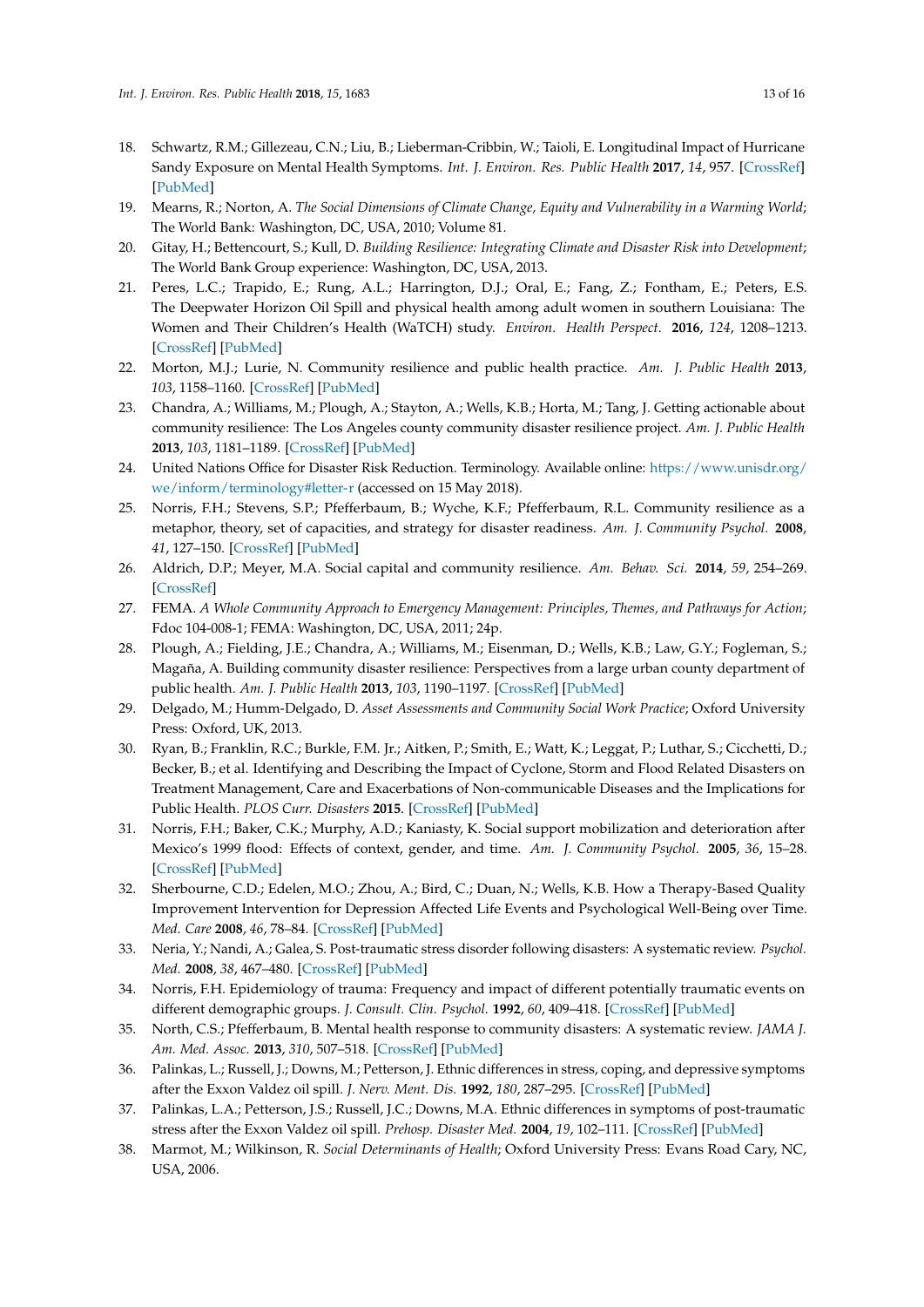- 39. Galea, S.; Vlahov, D. Social determinants and the health of drug users: Socioeconomic status, homelessness, and incarceration. *Public Health Rep.* **2002**, *117* (Suppl. 1), S135–S145. [\[CrossRef\]](http://dx.doi.org/10.2307/25747647)
- 40. Wilkinson, R.G.; Pickett, K.E. Income inequality and population health: A review and explanation of the evidence. *Soc. Sci. Med.* **2006**, *62*, 1768–1784. [\[CrossRef\]](http://dx.doi.org/10.1016/j.socscimed.2005.08.036) [\[PubMed\]](http://www.ncbi.nlm.nih.gov/pubmed/16226363)
- 41. Jane-Llopis, E.; Anderson, P. A policy framework for the promotion of mental health and the prevention of mental disorders. In *Mental Health Policy and Practice across Europe*; McGraw-Hill Education: London, UK, 2006; p. 188.
- 42. Galea, S.; Ahern, J.; Nandi, A.; Tracy, M.; Beard, J.; Vlahov, D. Urban Neighborhood Poverty and the Incidence of Depression in a Population-Based Cohort Study. *Ann. Epidemiol.* **2007**, *17*, 171–179. [\[CrossRef\]](http://dx.doi.org/10.1016/j.annepidem.2006.07.008) [\[PubMed\]](http://www.ncbi.nlm.nih.gov/pubmed/17320784)
- 43. Lustman, P.J.; Anderson, R.J.; Freedland, K.E.; De Groot, M.; Carney, R.M.; Clouse, R.E. Depression and poor glycemic control: A meta-analytic review of the literature. *Diabetes Care* **2000**, *23*, 934–942. [\[CrossRef\]](http://dx.doi.org/10.2337/diacare.23.7.934) [\[PubMed\]](http://www.ncbi.nlm.nih.gov/pubmed/10895843)
- 44. Wadsworth, M.E.; Achenbach, T.M. Explaining the link between low socioeconomic status and psychopathology: Testing two mechanisms of the social causation hypothesis. *J. Consult. Clin. Psychol.* **2005**, *73*, 1146–1153. [\[CrossRef\]](http://dx.doi.org/10.1037/0022-006X.73.6.1146) [\[PubMed\]](http://www.ncbi.nlm.nih.gov/pubmed/16392987)
- <span id="page-13-0"></span>45. World Health Organization. *Closing the Gap in a Generation: Health Equity through Action on the Social Determinants of Health*; World Health Organization: Geneva, Switzerland, 2008; p. 40.
- <span id="page-13-1"></span>46. Adger, W.N.; Hughes, T.P.; Folke, C.; Carpenter, S.R.; Rockstrom, J. Social-ecological resilience to coastal disasters. *Science* **2005**, *309*, 1036–1039. [\[CrossRef\]](http://dx.doi.org/10.1126/science.1112122) [\[PubMed\]](http://www.ncbi.nlm.nih.gov/pubmed/16099974)
- <span id="page-13-2"></span>47. Aitsi-Selmi, A.; Egawa, S.; Sasaki, H.; Wannous, C.; Murray, V. The Sendai Framework for Disaster Risk Reduction: Renewing the Global Commitment to People's Resilience, Health, and Well-being. *Int. J. Disaster Risk Sci.* **2015**, *6*, 164–176. [\[CrossRef\]](http://dx.doi.org/10.1007/s13753-015-0050-9)
- <span id="page-13-3"></span>48. Sciences, N. A. of Gulf Research Program. Available online: [http://www.nationalacademies.org/gulf/](http://www.nationalacademies.org/gulf/about/index.html) [about/index.html](http://www.nationalacademies.org/gulf/about/index.html) (accessed on 15 May 2018).
- <span id="page-13-4"></span>49. Jones, L.; Wells, K. Strategies for Academic and Clinician Engagement in Community-Participatory Partnered Research. *JAMA* **2007**, *297*, 407. [\[CrossRef\]](http://dx.doi.org/10.1001/jama.297.4.407) [\[PubMed\]](http://www.ncbi.nlm.nih.gov/pubmed/17244838)
- <span id="page-13-5"></span>50. Wells, K.; Jones, L. "Research" in community-partnered, participatory research. *JAMA - J. Am. Med. Assoc.* **2009**, *302*, 320–321. [\[CrossRef\]](http://dx.doi.org/10.1001/jama.2009.1033) [\[PubMed\]](http://www.ncbi.nlm.nih.gov/pubmed/19602693)
- <span id="page-13-6"></span>51. Unützer, J.; Katon, W.; Callahan, C.M.; Williams, J.W., Jr.; Hunkeler, E.; Harpole, L.; Hoffing, M.; Della Penna, R.D.; Noël, P.H.; Lin, E.H.; et al. Collaborative care management of late-life depression in the primary care setting: A randomized controlled trial. *JAMA* **2002**, *288*, 2836–2845. [\[CrossRef\]](http://dx.doi.org/10.1001/jama.288.22.2836) [\[PubMed\]](http://www.ncbi.nlm.nih.gov/pubmed/12472325)
- 52. Wells, K.B.; Sherbourne, C.; Schoenbaum, M.; Duan, N.; Meredith, L.; Unützer, J.; Miranda, J.; Carney, M.F.; Rubenstein, L.V. Impact of Disseminating Quality Improvement Programs for Depression in Managed Primary Care. *JAMA* **2000**, *283*, 212–220. [\[CrossRef\]](http://dx.doi.org/10.1001/jama.283.2.212) [\[PubMed\]](http://www.ncbi.nlm.nih.gov/pubmed/10634337)
- <span id="page-13-9"></span>53. Miranda, J.; Chung, J.Y.; Green, B.L.; Krupnick, J.; Siddique, J.; Revicki, D.A.; Belin, T. Treating Depression in Predominantly Low-Income Young Minority Women: A Randomized Controlled Trial. *JAMA J. Am. Med. Assoc.* **2003**, *290*, 57–65. [\[CrossRef\]](http://dx.doi.org/10.1001/jama.290.1.57) [\[PubMed\]](http://www.ncbi.nlm.nih.gov/pubmed/12837712)
- <span id="page-13-11"></span>54. Springgate, B.F.; Wennerstrom, A.; Meyers, D.; Allen, I.I.I.C.E.; Vannoy, S.D.; Bentham, W.; Wells, K.B. Building community resilience through mental health infrastructure and training in post-Katrina New Orleans. *Ethn. Dis.* **2011**, *21* (Suppl. 1), S1-20-9. [\[PubMed\]](http://www.ncbi.nlm.nih.gov/pubmed/22352077)
- <span id="page-13-10"></span>55. Wennerstrom, A.; Vannoy, S.D.; Allen, C.E.; Meyers, D.; O'Toole, E.; Wells, K.B.; Springgate, B.F. Community-based participatory development of a community health worker mental health outreach role to extend collaborative care in post-Katrina New Orleans. *Ethn. Dis.* **2011**, *21* (Suppl. 1), S1-45-21.
- 56. Meyers, D.; Allien, C.E., 3rd; Dunn, D.; Wennerstrom, A.; Springgate, B.F. Community perspectives on post-Katrina mental health recovery in New Orleans. *Ethn. Dis.* **2011**, *21* (Suppl. 1), S1-52-7.
- 57. Ngo, V.K.; Centanni, A.; Wong, E.; Wennerstrom, A.; Miranda, J. Building capacity for cognitive behavioral therapy delivery for depression in disaster-impacted contexts. *Ethn. Dis.* **2011**, *21* (Suppl. 1), S1-38-44.
- <span id="page-13-7"></span>58. Bentham, W.; Vannoy, S.D.; Badger, K.; Wennerstrom, A.; Springgate, B.F. Opportunities and challenges of implementing collaborative mental health care in post-Katrina New Orleans. *Ethn. Dis.* **2011**, *21* (Suppl. 1), S1-30-7.
- <span id="page-13-8"></span>59. Wells, K.B.; Springgate, B.F.; Lizaola, E.; Jones, F.; Plough, A. Community Engagement in Disaster Preparedness and Recovery: A Tale of Two Cities—Los Angeles and New Orleans. *Psychiatr. Clin. N. Am.* **2013**, *36*, 451–466. [\[CrossRef\]](http://dx.doi.org/10.1016/j.psc.2013.05.002) [\[PubMed\]](http://www.ncbi.nlm.nih.gov/pubmed/23954058)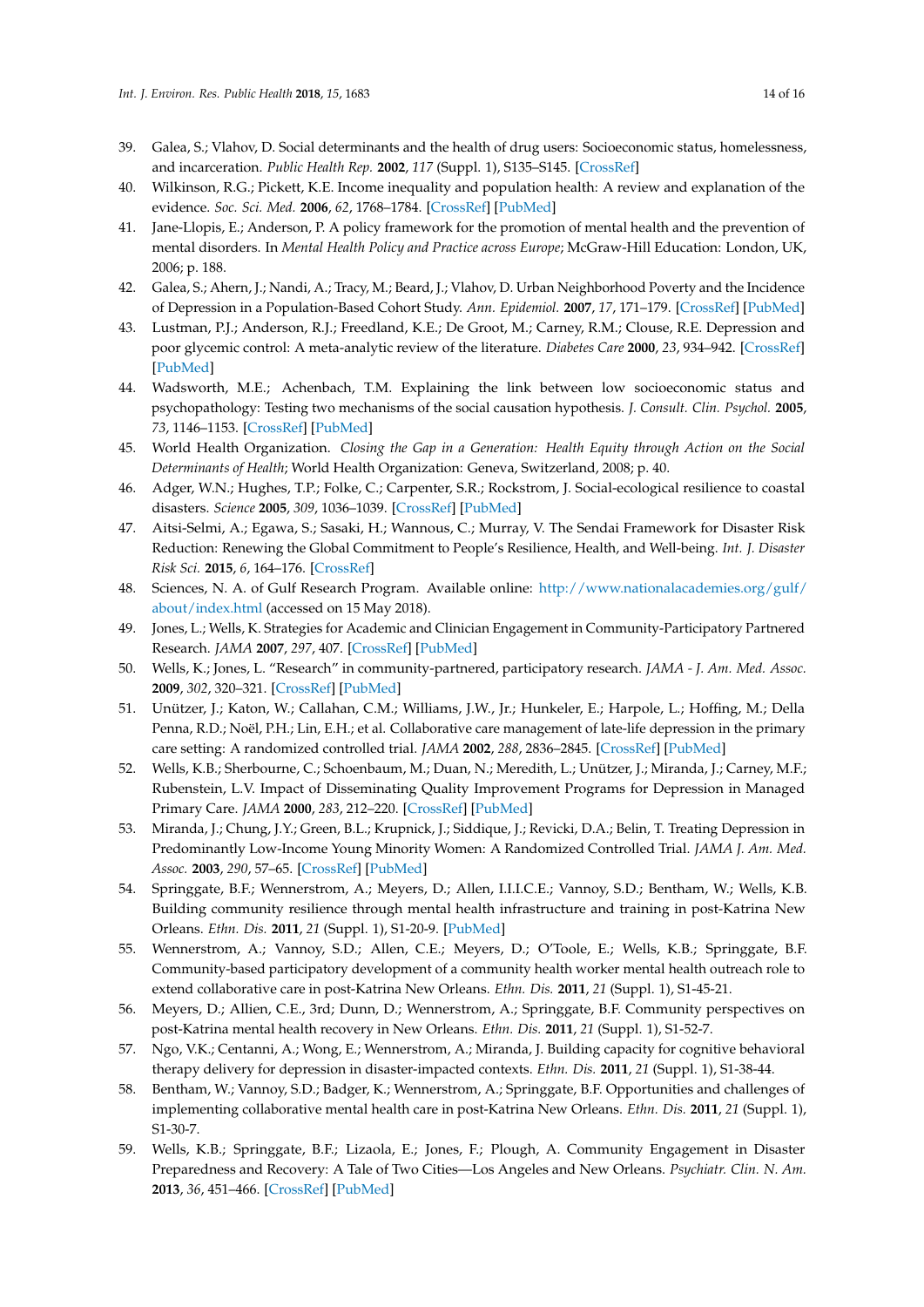- <span id="page-14-0"></span>60. Eisenman, D.; Chandra, A.; Fogleman, S.; Magana, A.; Hendricks, A.; Wells, K.; Williams, M.; Tang, J.; Plough, A. The Los Angeles county community disaster resilience project—A Community-Level, public health initiative to build community disaster resilience. *Int. J. Environ. Res. Public Health* **2014**, *11*, 8475–8490. [\[CrossRef\]](http://dx.doi.org/10.3390/ijerph110808475) [\[PubMed\]](http://www.ncbi.nlm.nih.gov/pubmed/25153472)
- <span id="page-14-1"></span>61. Arevian, A.; O'hora, J.; Jones, F.; Mango, J.; Jones, L.; P, W.; Booker-Vaughns, J.; Pulido, E.; Banner, D.; Wells, K. Participatory Technology Development to Enhance Community Resilience. *Ethn. Dis.* In press.
- <span id="page-14-2"></span>62. Wells, K.B.; Jones, L.; Chung, B.; Dixon, E.L.; Tang, L.; Gilmore, J.; Sherbourne, C.; Ngo, V.K.; Ong, M.K.; Stockdale, S.; et al. Community-partnered cluster-randomized comparative effectiveness trial of community engagement and planning or resources for services to address depression disparities. *J. Gen. Intern. Med.* **2013**, *28*, 1268–1278. [\[CrossRef\]](http://dx.doi.org/10.1007/s11606-013-2484-3) [\[PubMed\]](http://www.ncbi.nlm.nih.gov/pubmed/23649787)
- <span id="page-14-3"></span>63. Chung, B.; Ngo, V.K.; Ong, M.K.; Pulido, E.; Jones, F.; Gilmore, J.; Stoker-Mtume, N.; Johnson, M.; Tang, L.; Wells, K.B.; et al. Participation in Training for Depression Care Quality Improvement: A Randomized Trial of Community Engagement or Technical Support. *Psychiatr. Serv.* **2015**, *66*, 831–839. [\[CrossRef\]](http://dx.doi.org/10.1176/appi.ps.201400099) [\[PubMed\]](http://www.ncbi.nlm.nih.gov/pubmed/25930037)
- <span id="page-14-4"></span>64. Nembhard, I.M. All teach, all learn, all improve? *Health Care Manag. Rev.* **2012**, *37*, 154–164. [\[CrossRef\]](http://dx.doi.org/10.1097/HMR.0b013e31822af831) [\[PubMed\]](http://www.ncbi.nlm.nih.gov/pubmed/21775892)
- <span id="page-14-5"></span>65. Sherbourne, C.D.; Stewart, A.L. The MOS social support survey. *Soc. Sci. Med.* **1991**, *32*, 705–714. [\[CrossRef\]](http://dx.doi.org/10.1016/0277-9536(91)90150-B)
- <span id="page-14-6"></span>66. Kroenke, K.; Spitzer, R.L.; Williams, J.B. The PHQ-9: Validity of a brief depression severity measure. *J. Gen. Intern. Med.* **2001**, *16*, 606–613. [\[CrossRef\]](http://dx.doi.org/10.1046/j.1525-1497.2001.016009606.x) [\[PubMed\]](http://www.ncbi.nlm.nih.gov/pubmed/11556941)
- <span id="page-14-7"></span>67. Weathers, F.; Litz, B.; Herman, D.; Huska, J.; Keane, T. The PTSD Checklist (PCL): Reliability, Validity, and Diagnostic Utility. In Proceedings of the Annual Convention of the International Society for Traumatic Stress Studies, San Antonio, TX, USA, 25 October 1993.
- <span id="page-14-8"></span>68. Chan, C.S.; Rhodes, J.E. Measuring exposure in hurricane Katrina: A meta-analysis and an integrative data analysis. *PLoS ONE* **2014**, *9*, e92899. [\[CrossRef\]](http://dx.doi.org/10.1371/journal.pone.0092899) [\[PubMed\]](http://www.ncbi.nlm.nih.gov/pubmed/24713851)
- <span id="page-14-9"></span>69. Cohn, M.A.; Mehl, M.R.; Pennebaker, J.W. Linguistic markers of psychological change surrounding September 11, 2001. *Psychol. Sci.* **2004**, *15*, 687–693. [\[CrossRef\]](http://dx.doi.org/10.1111/j.0956-7976.2004.00741.x) [\[PubMed\]](http://www.ncbi.nlm.nih.gov/pubmed/15447640)
- <span id="page-14-10"></span>70. Wells, K.B.; Tang, J.; Lizaola, E.; Jones, F.; Brown, A.; Stayton, A.; Williams, M.; Chandra, A.; Eisenman, D.; Fogleman, S.; et al. Applying community engagement to disaster planning: Developing the vision and design for the Los Angeles county community disaster resilience initiative. *Am. J. Public Health* **2013**, *103*, 1172–1180. [\[CrossRef\]](http://dx.doi.org/10.2105/AJPH.2013.301407) [\[PubMed\]](http://www.ncbi.nlm.nih.gov/pubmed/23678916)
- <span id="page-14-11"></span>71. Landry, C.M.; Jackson, A.P.; Tang, L.; Miranda, J.; Chung, B.; Jones, F.; Ong, M.K.; Wells, K. The effects of collaborative care training on case managers' perceived depression-related services delivery. *Psychiatr. Serv.* **2017**, *68*, 123–130. [\[CrossRef\]](http://dx.doi.org/10.1176/appi.ps.201500550) [\[PubMed\]](http://www.ncbi.nlm.nih.gov/pubmed/27629796)
- <span id="page-14-12"></span>72. Murray, D.M. *Design and Analysis of Group-Randomized Trials*; Oxford University Press: Oxford, UK, 1998.
- <span id="page-14-13"></span>73. Chung, B.; Jones, L.; Dixon, E.L.; Miranda, J.; Wells, K. Community Partners in Care Steering. Using a Community Partnered Participatory Research Approach to Implement a Randomized Controlled Trial: Planning Community Partners in Care. *J. Health Care Poor Underserved* **2010**, *21*, 780–795. [\[CrossRef\]](http://dx.doi.org/10.1353/hpu.0.0345) [\[PubMed\]](http://www.ncbi.nlm.nih.gov/pubmed/20693725)
- <span id="page-14-14"></span>74. Little, R.J.A. Missing-data adjustments in large surveys. *J. Bus. Econ. Stat.* **1988**, *6*, 287–296. [\[CrossRef\]](http://dx.doi.org/10.1080/07350015.1988.10509663)
- <span id="page-14-15"></span>75. Tang, L.; Song, J.; Belin, T.R.; Unützer, J. A comparison of imputation methods in a longitudinal randomized clinical trial. *Stat. Med.* **2005**, *24*, 2111–2128. [\[CrossRef\]](http://dx.doi.org/10.1002/sim.2099) [\[PubMed\]](http://www.ncbi.nlm.nih.gov/pubmed/15889392)
- <span id="page-14-16"></span>76. Groves, R.M.; Dillman, D.A.; Eltinge, J.L.; Little, R.J.A. *Survey Nonresponse*; Wiley-Interscience: Hoboken, NJ, USA, 2002.
- <span id="page-14-17"></span>77. Korn, E.; Graubard, B. *Analysis of Health Surveys*; Wiley-Interscience: Hoboken, NJ, USA, 1999.
- <span id="page-14-18"></span>78. Benjamini, Y.; Hochberg, Y. Controlling the false discovery rate: A practical and powerful approach to multiple testing. *J. R. Stat. Soc. Ser. B* **1995**, *57*, 289–300. [\[CrossRef\]](http://dx.doi.org/10.2307/2346101)
- <span id="page-14-19"></span>79. Afifi, A.A.; Kotlerman, J.B.; Ettner, S.L.; Cowan, M. Methods for Improving Regression Analysis for Skewed Continuous or Counted Responses. *Annu. Rev. Public Health* **2007**, *28*, 95–111. [\[CrossRef\]](http://dx.doi.org/10.1146/annurev.publhealth.28.082206.094100) [\[PubMed\]](http://www.ncbi.nlm.nih.gov/pubmed/17112339)
- <span id="page-14-20"></span>80. Bernard, H. *Research Methods in Anthropology-Qualitative and Quantitative Approaches*; Sage Publications: Thousand Oaks, CA, USA, 2002.
- <span id="page-14-21"></span>81. Emerson, R.; Fretz, R.; Shaw, L. *Writing Ethnographic Fieldnotes*; University of Chicago Press: Chicago, IL, USA, 2011.
- <span id="page-14-22"></span>82. Mundt, J.C.; Vogel, A.P.; Feltner, D.E.; Lenderking, W.R. Vocal acoustic biomarkers of depression severity and treatment response. *Biol. Psychiatry* **2012**, *72*, 580–587. [\[CrossRef\]](http://dx.doi.org/10.1016/j.biopsych.2012.03.015) [\[PubMed\]](http://www.ncbi.nlm.nih.gov/pubmed/22541039)